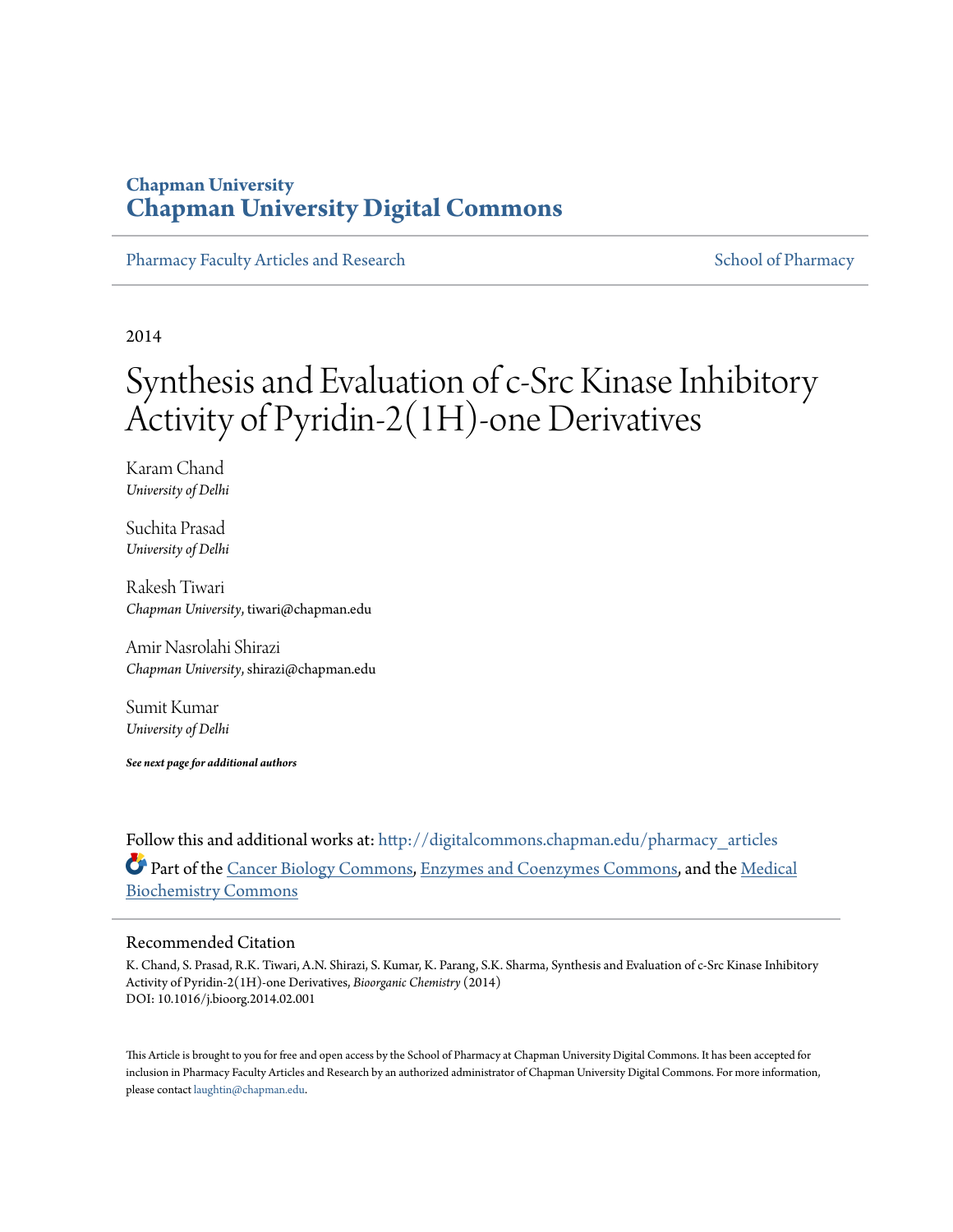## Synthesis and Evaluation of c-Src Kinase Inhibitory Activity of Pyridin-2(1H)-one Derivatives

#### **Comments**

NOTICE: this is the author's version of a work that was accepted for publication in *Bioorganic Chemistry*. Changes resulting from the publishing process, such as peer review, editing, corrections, structural formatting, and other quality control mechanisms may not be reflected in this document. Changes may have been made to this work since it was submitted for publication. A definitive version was subsequently published in *Bioorganic Chemistry*in 2014. [DOI: 10.1016/j.bioorg.2014.02.001](http://dx.doi.org/10.1016/j.bioorg.2014.02.001)

The Creative Commons license below applies only to this version of the article.

#### **Creative Commons License**  $\bigcirc$   $\circ$

This work is licensed under a [Creative Commons Attribution-Noncommercial-No Derivative Works 4.0](http://creativecommons.org/licenses/by-nc-nd/4.0/) [License.](http://creativecommons.org/licenses/by-nc-nd/4.0/)

### **Copyright**

Elsevier

#### **Authors**

Karam Chand, Suchita Prasad, Rakesh Tiwari, Amir Nasrolahi Shirazi, Sumit Kumar, Keykavous Parang, and Sunil K. Sharma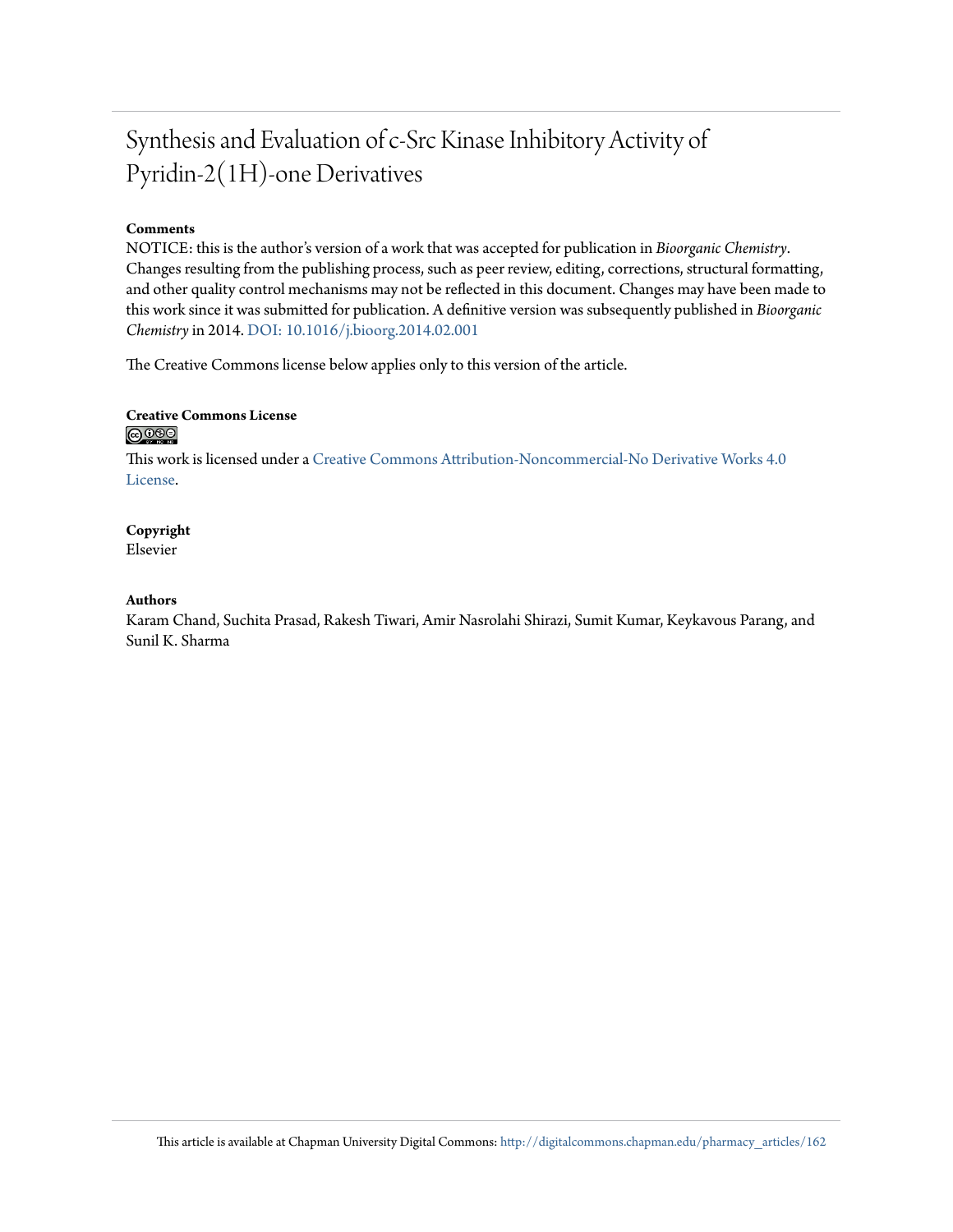### Accepted Manuscript

Synthesis and Evaluation of c-Src Kinase Inhibitory Activity of Pyridin-2(1H) one Derivatives

Karam Chand, Suchita Prasad, Rakesh K. Tiwari, Amir N. Shirazi, Sumit Kumar, Keykavous Parang, Sunil K. Sharma

| PII:          | S0045-2068(14)00009-1                          |
|---------------|------------------------------------------------|
| DOI:          | http://dx.doi.org/10.1016/j.bioorg.2014.02.001 |
| Reference:    | YBIOO 1698                                     |
| To appear in: | <b>Bioorganic Chemistry</b>                    |

Received Date: 23 September 2013



Please cite this article as: K. Chand, S. Prasad, R.K. Tiwari, A.N. Shirazi, S. Kumar, K. Parang, S.K. Sharma, Synthesis and Evaluation of c-Src Kinase Inhibitory Activity of Pyridin-2(1H)-one Derivatives, Bioorganic Chemistry (2014), doi: [http://dx.doi.org/10.1016/j.bioorg.2014.02.001](http://dx.doi.org/http://dx.doi.org/10.1016/j.bioorg.2014.02.001)

This is a PDF file of an unedited manuscript that has been accepted for publication. As a service to our customers we are providing this early version of the manuscript. The manuscript will undergo copyediting, typesetting, and review of the resulting proof before it is published in its final form. Please note that during the production process errors may be discovered which could affect the content, and all legal disclaimers that apply to the journal pertain.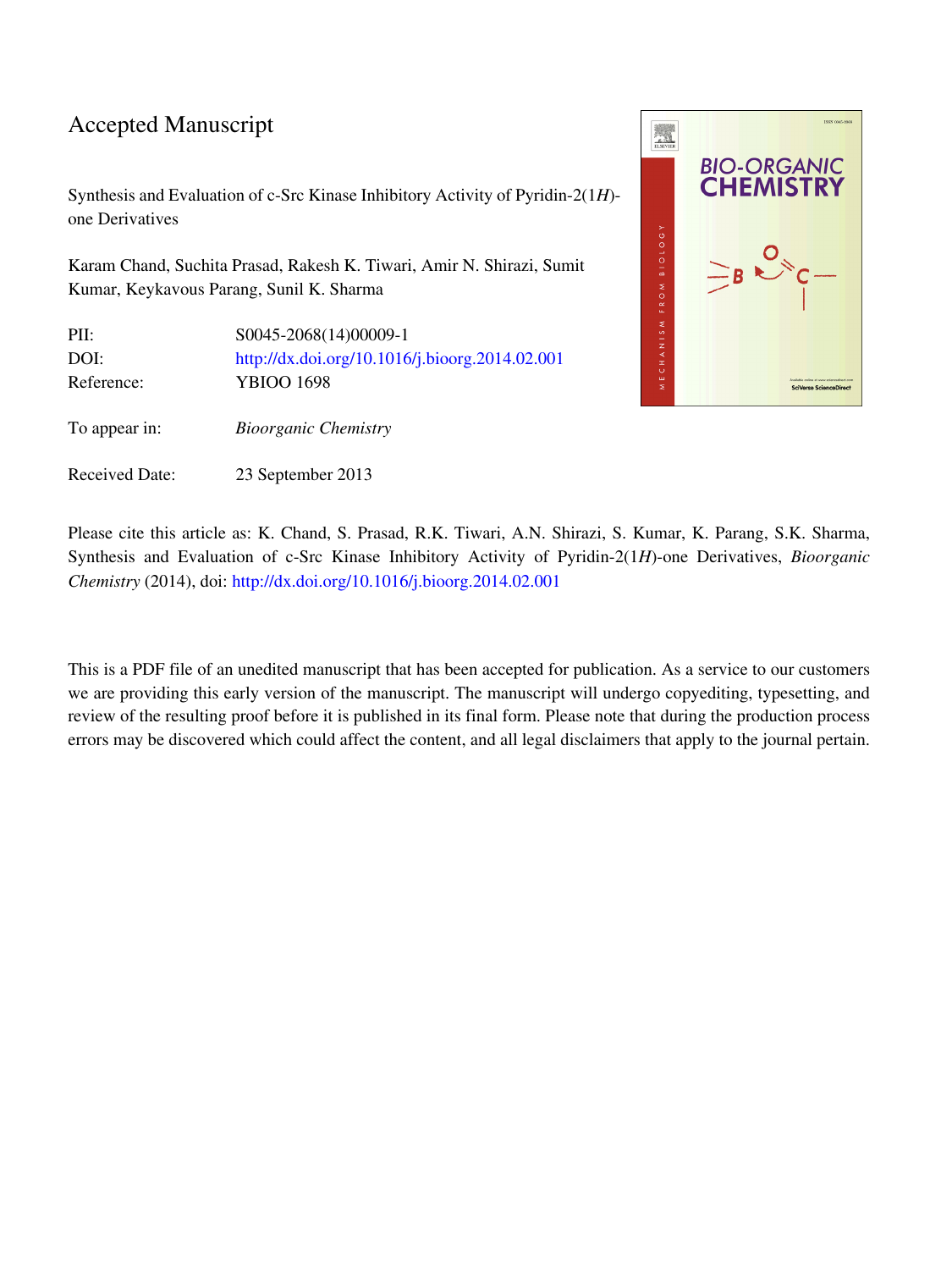### **Synthesis and Evaluation of c-Src Kinase Inhibitory Activity of Pyridin-2(1***H***)-one Derivatives**

Karam Chand,<sup>a</sup> Suchita Prasad,<sup>a</sup> Rakesh K. Tiwari,<sup>b,c</sup> Amir N. Shirazi,<sup>b</sup> Sumit Kumar,<sup>a,d</sup> Keykavous Parang,  $b,c,*$  Sunil K. Sharma<sup>a,\*</sup>

*a Department of Chemistry, University of Delhi, Delhi 110007, India* 

*b Department of Biomedical and Pharmaceutical Sciences, College of Pharmacy, The University of* 

*Rhode Island, Kingston, RI 02881, USA* 

*c School of Pharmacy, Chapman University, One University Drive,Orange, CA, 92866, USA* 

*d Department of Chemistry, Deenbandhu Chhotu Ram University of Science &Technology, Murthal* 

*131039, Haryana, India* 

sk.sharma90@gmail.com kparang@uri.edu

*\*Corresponding authors:* 

Prof. S. K. Sharma: Department of Chemistry, University of Delhi, Delhi 110 007, India; Phone: +91-11- 27666950; Fax: +91-11-27666950; E-mail: sk.sharma90@gmail.com

Prof. Dr. K. Parang: 7 Greenhouse Road, Department of Biomedical and Pharmaceutical Sciences, College of Pharmacy, University of Rhode Island, Kingston, RI 02881, USA; Tel.: +1-401-874-4471; Fax: +1-401-874-5787; E-mail: kparang@uri.edu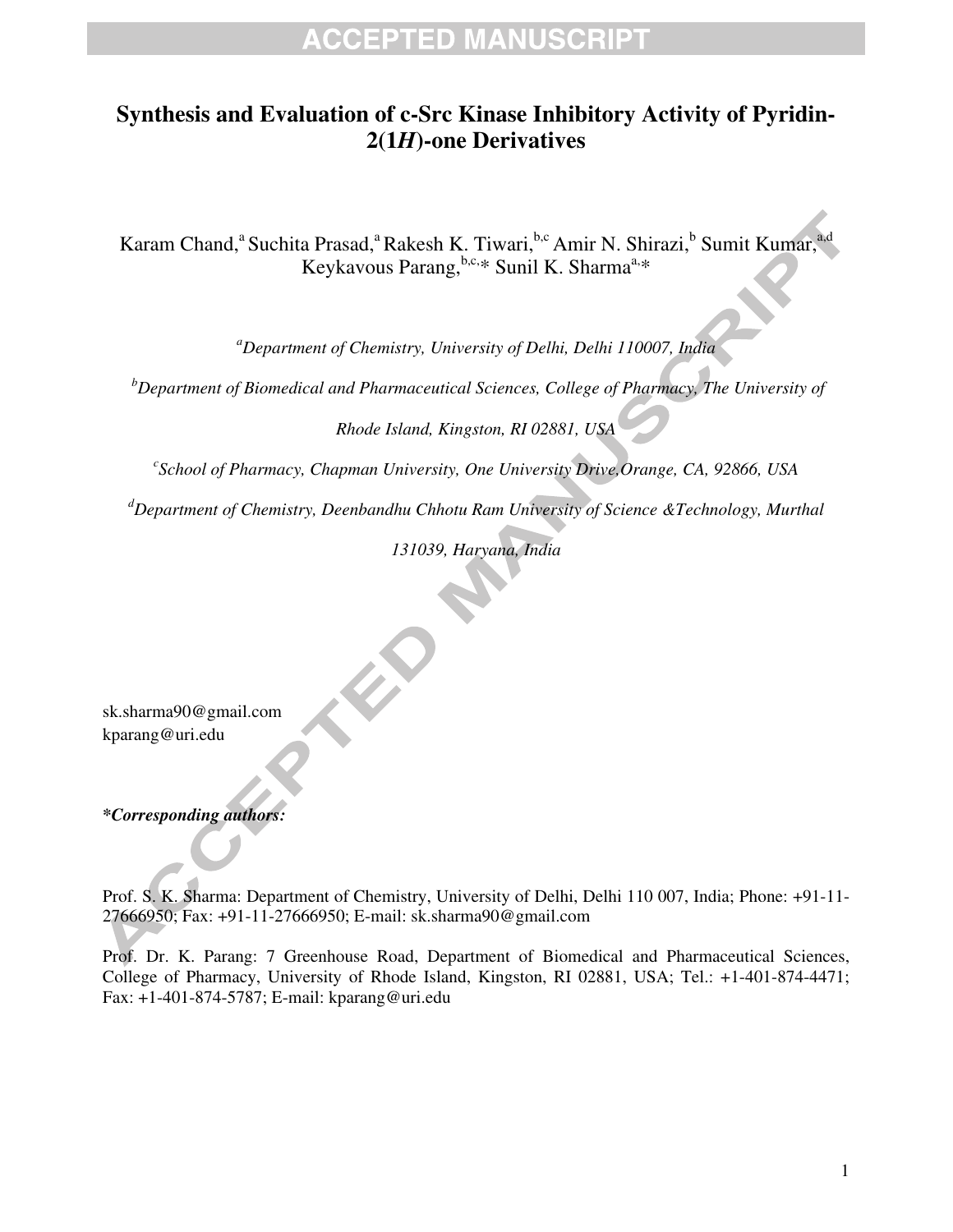**Abstract**: Src kinase, a prototype member of the Src family of kinases (SFKs), is over-expressed in various human tumors, and has become a target for anticancer drug design. In this perspective, a series of eighteen 2-pyridone derivatives were synthesized and evaluated for their c-Src kinase inhibitory activity. Among them, eight compounds exhibited c-Src kinase inhibitory activity with  $IC_{50}$  value of less than 25 μM. Compound 1-[2-(dimethylamino)ethyl]-5-(2-hydroxy-4-methoxybenzoyl)pyridin-2(1H)-one (**36**) exhibited the highest c-Src kinase inhibition with an  $IC_{50}$  value of 12.5  $\mu$ M. Further the kinase inhibitory potential of compound **36** was studied for EGFR, MAPK and PDK, however no significant activity was observed at the highest tested concentration (300  $\mu$ M). These results provide insights for further optimization of this scaffold for designing the next generation of 2-pyridone derivatives as candidate Src kinase inhibitors.

**Keywords**: chromone; pyridin-2(1*H*)-one; synthesis; c-Src kinase inhibition

#### **1. Introduction**

Cancer is considered to be a multi-step process, occurring through an accumulation of intrinsic or extrinsic errors in responsible genes for the regulation of cell proliferation and survival. The development of human cancer can be triggered with different genes [1]. Limited abnormalities are sufficient for the development of neoplasia that is an abnormal growth of cells. The alarming increase in the cancer patients worldwide has led an unprecedented pressure on researchers to explore novel active pharmacophores with higher bioactivity, selectivity, and minimal toxicity.

PTKs are enzymes that catalyze the phosphorylation of the hydroxyl groups of tyrosine residues in various proteins by the transfer of the γ-phosphate of the ATP- $Mg^{2+}$  complex to the said amino acid side chain [2]. PTKs are key regulators of various cell functions, such as cellular growth, proliferation, migration, differentiation, and apoptosis [3]. Due to their physiological relevance, variety and ubiquity, PTKs have become a subject of extensive study. Activation of PTKs has been shown to be critical in neoplasia progress [4]. Thus, inhibition of PTKs has become a major strategy in drug design against cancer [3].

The Src family of kinases (SFKs) are non-receptor tyrosine kinases that are involved in signal transduction in cancer cells. c-Src is a member of SFKs which has been reported to induce STATs involved in the tumorigenesis process [5]. STAT3 is a member of signal transducer and activator of transcription protein family that regulates cell growth, survival and differentiation and has been associated with various human cancers. It has been observed that the activity of c-Src kinase in human mammary carcinomas is 4 to 20-fold greater than that in normal cells [6]. Increased Src activity elevates the cell growth rate and reduces adhesion between cells, leading to the development of metastatic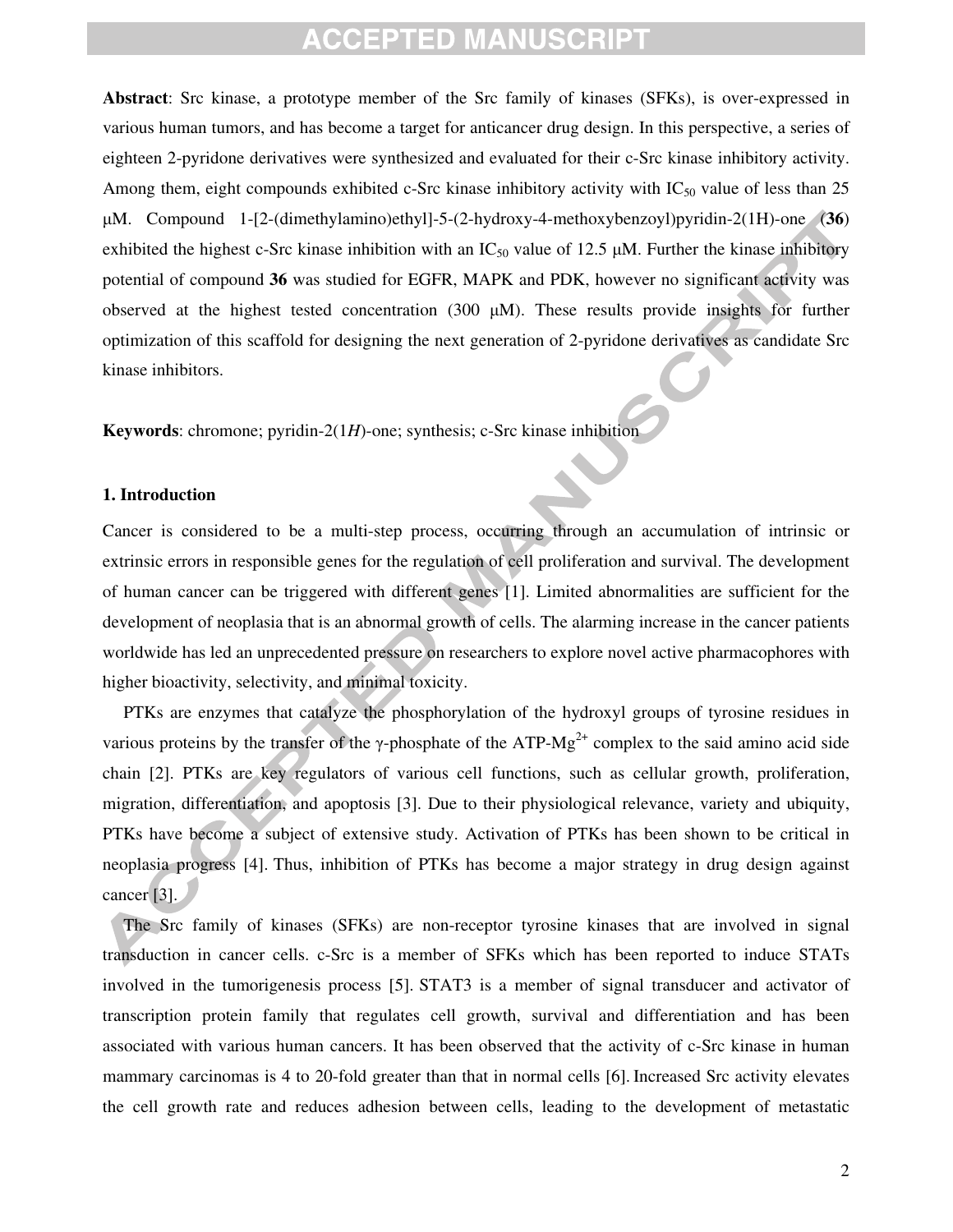potential of cells [7-9]. As a result, c-Src kinase plays an important role in the genesis and progression of human cancers, including carcinomas of the breast, colon, prostate, lung, ovary, and in myeloproliferative disorders [10-12]. Thus, the design and discovery of novel and potent c-Src kinase inhibitors remains critically important.

 We have previously designed and synthesized several novel derivatives of benzopyran-2-one (coumarin) [13,14] and benzopyran-4-one (chromone) [15] scaffold and evaluated their antiproliferative and c-Src kinase inhibitory activity. Finding new Src kinase inhibitors remains a challenging task. A more practical approach to such challenges encompasses modification of the structure of existing active pharmacophores. Pyridone skeleton has been known as an ideal frame for further exploration. Recently, myriad pyridone derivatives (**Figure 1**) have been tested for their potency against various protein kinases including Pim-1 kinase (**1**) [16], Focal adhesion kinase (FAK) (**2**) [17], MEK1 (**3** & **4**) [18,19], Met kinase (**5**, **6** & **7**) [20-23] and Checkpoint kinase 1 (CHK1) (**8**) [24].

**Figure 1**. Some of the 2- and 4-pyridone derivatives active against protein kinases.

Furthermore, 2-pyridone scaffold has been screened against Src kinases. Some 2-pyridone derivatives such as aryl aminoquinazolinepyridone (**9**) [25], pyrido[2,3-*d*]pyrimidine (**10**) [26, 27] and pyridopropanamide (**11**) [28] have been reported as potent Src kinase inhibitors. Thus, the wealth of information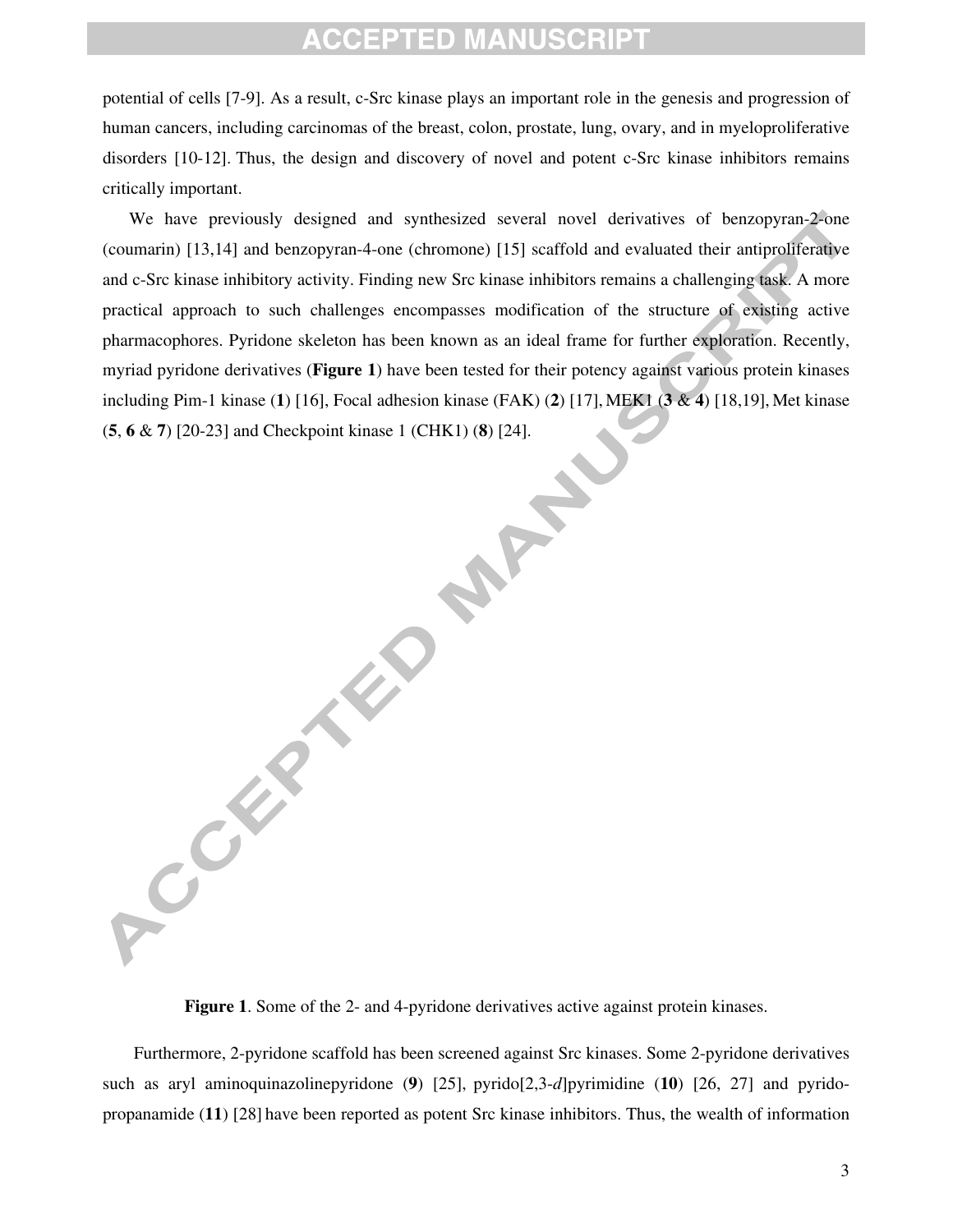for Src kinases and pyridone skeleton obtained from literature provided a strong rationale for considering inhibition of this target using pyridones to treat cancer. In the light of the above literature reports and in continuation of our efforts to explore new scaffolds as c-Src kinase inhibitors, herein, we report the synthesis and evaluation of c-Src kinase inhibitory activity of a class of novel 2-pyridone derivatives.

### **2. Results and Discussion**

A Called

#### **2.1. Chemistry**

A class of novel 2-pyridone derivatives (**28**-**45**) were synthesized by reacting (*E*)-ethyl 3-(4-oxo-4*H*chromen-3-yl)acrylates (**23**-**27**) with various alkylamines, *N*,*N*-dialkylaminoalkanes, and *t*-butyl (2 aminoethyl)carbamate in the presence of triethylamine and using ethanol as solvent (**Scheme 2**).

 The key intermediates (**20**-**22**), in turn were synthesized from corresponding hydroxyacetophenones by following the method reported earlier from our group [29]. In the case of dihydroxyacetophenone (**13**/**14**), first mono-*O*-acetylation was carried out using acetic anhydride and pyridine while *o*hydroxyacetophenone (**12**) was used as such. 4-Oxo-4*H*-1-chromen-3-yl-carbaldehydes (**17**-**19**) were then synthesized using Vilsmeir-Haack formylation reaction. Since *o*-hydroxyacetophenone (**12**) and its derivatives containing various substituents takes a ring form due to H-bonding and thus prohibit enolization, therefore these compounds can be doubly formylated using Vilsmeir-Haack reagent to get 3 formyl substituted chromone derivatives [30]. The formylation reaction was followed by the Knoevenagel condensation with malonic acid to yield the respective 4-oxo-4*H*-chromen-3-yl)acrylic acid (**20**-**22**) (**Scheme 1**).

**Scheme 1**. Synthesis of (*E*)-alkyl 3-(4-oxo-4*H*-chromen-3-yl)acrylate; Reagents and conditions: a) Ac<sub>2</sub>O, pyridine, 6 h; b) POCl<sub>3</sub>, DMF, 50 °C, 13 h; c) CH<sub>2</sub>(COOH)<sub>2</sub>, pyridine, 1.5 h; d) EtOH, conc. H<sub>2</sub>SO<sub>4</sub> (3 or 4 drops), 12 h; e) CH<sub>3</sub>I, K<sub>2</sub>CO<sub>3</sub>, anhyd. acetone, reflux, 12 h.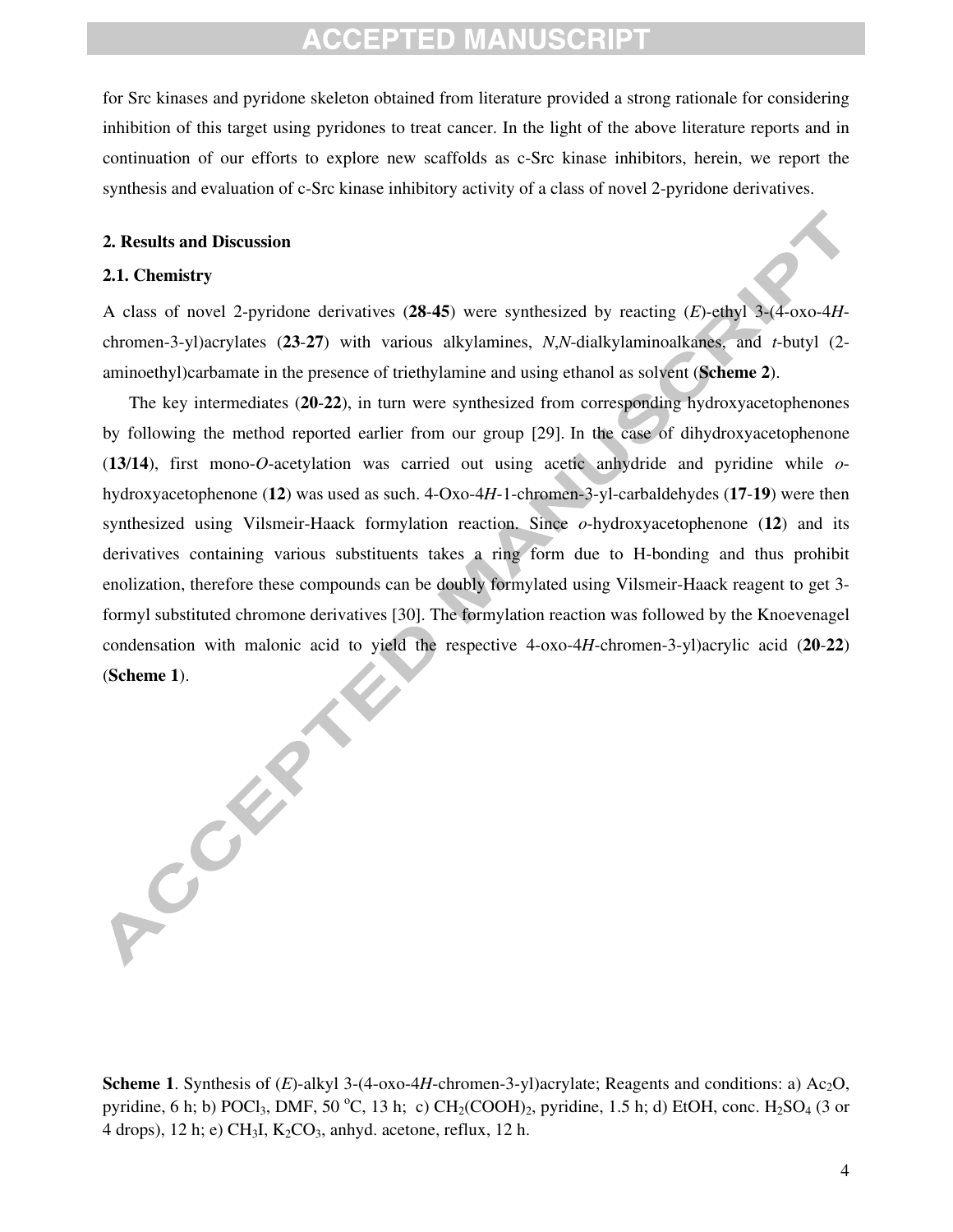The desired pyridone precursors i.e*.* compound **23**-**25** were obtained by esterification of acrylyl acid derivatives of 4-oxo-4*H*-1-benzopyran (**20**-**22**) with ethanol under acidic condition (**Scheme 1**). The methylation of phenolic group for compounds **24** and **25** with methyl iodide under basic conditions gave (*E*)-ethyl 3-(7/6-methoxy-4-oxo-4*H*-chromen-3-yl)acrylates (**26**/**27**). All of the compounds were well characterized from their physical and spectral data and by comparing the data with literature value for the known compounds.

The *t*-butyl (2-aminoethyl)carbamate used in the reaction was synthesized according to the literature procedure and characterized by comparing its physical and spectral data with the literature values [31].

**Scheme 2**. Synthesis of pyridin-2(1*H*)-one derivatives; Reagents and conditions: a)  $R^1NH_2(1.1 \text{ eq})$ , NEt<sub>3</sub>,  $C_2H_5OH$ , reflux, 8-10 h; b)  $R^1NH_2$  (2.4 eq), NEt<sub>3</sub>, C<sub>2</sub>H<sub>5</sub>OH, reflux, 16-17 h; c) NEt<sub>3</sub>, C<sub>2</sub>H<sub>5</sub>OH, morpholine/aniline/ fluoroaniline, reflux, 12-13 h.

PILLER C

When (*E*)-ethyl 3-(4-oxo-4*H*-chromen-3-yl)acrylates (**23**-**27**) were reacted with 1.1 eq. of alkyl amines, then monoalkylated products **28**-**43** were obtained (**Scheme 2**). However, by reacting ester **23** with alkylamines in the molar ratio of 1:2, dialkyl products **44**-**45** were obtained. Furthermore, secondary and aromatic amines e.g. morpholine, aniline, and fluoroaniline followed a different reaction pathway. For these secondary and aromatic amines we observed the nucleophilic addition of the amine across the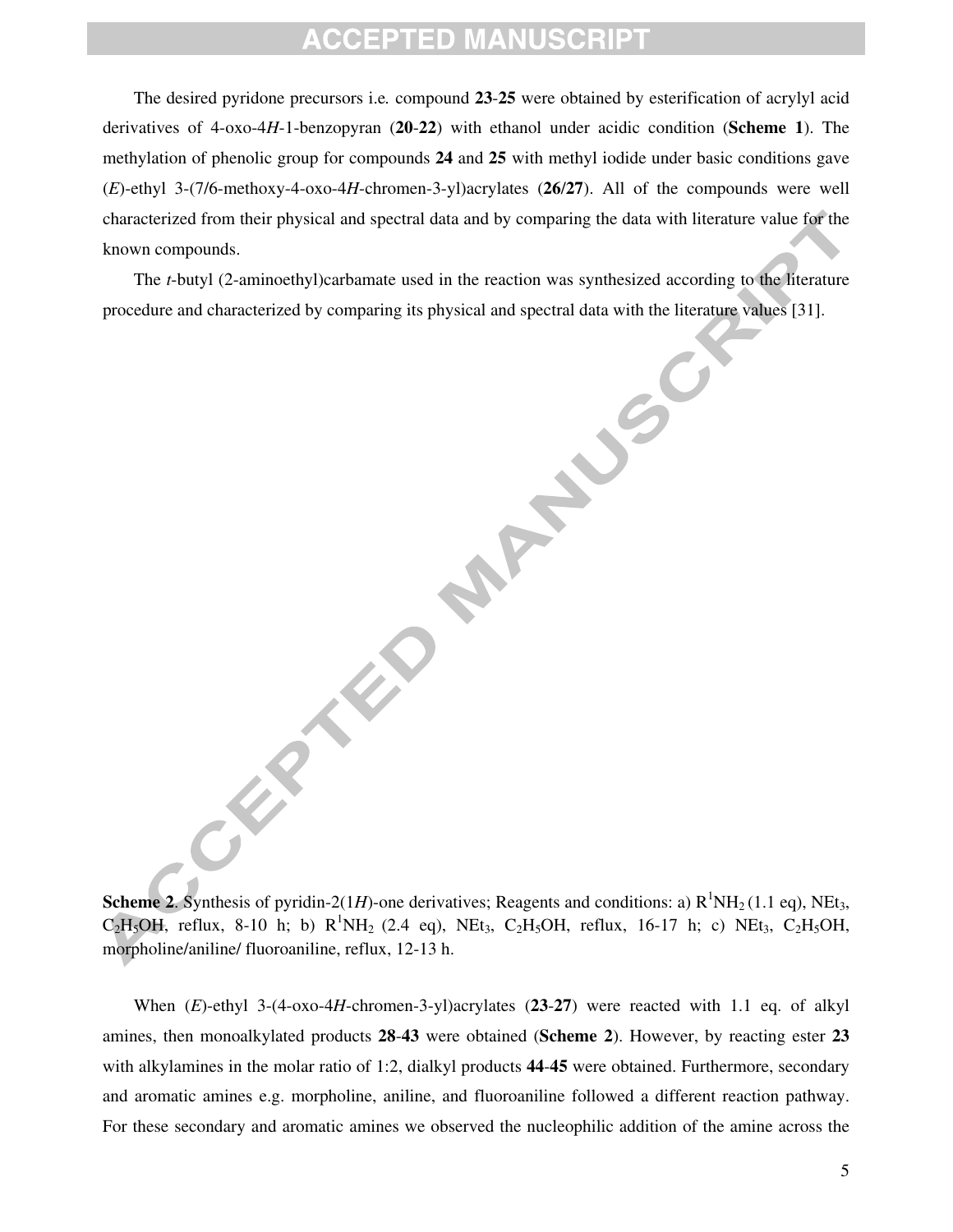double bond of α, β- unsaturated ester. The addition of amine occurred at the β-carbon (C-3) due to electron withdrawing influence of the adjacent carbonyl group of acrylate **23**. Thus, nucleophilic addition gave the compounds 46-48 (Scheme 2). The structure of these compounds were confirmed by their <sup>1</sup>H NMR and <sup>13</sup>C NMR spectrum, and comparing the data with the theoretical NMR obtained by Mestrenova version 5.3.

#### **2.2. Biology**

#### **2.2.1. c-Src Kinase Inhibitory Activity**

**Figure 2** shows the c-Src inhibitory potency of all of the pyridin-2(1*H*)-one derivatives (**28**-**45**) compared to a standard protein kinase inhibitor, Staurosporine, and a Src kinase inhibitor, PP2. These compounds exhibited modest c-Src kinase inhibitory activity. Among eighteen compounds, eight were found to have  $IC_{50}$  values below 25  $\mu$ M. The compound 1-[2-(dimethylamino)ethyl]-5-(2-hydroxy-4methoxybenzoyl)pyridin-2(1*H*)-one (36) was found to be the most potent with IC<sub>50</sub> value of 12.5  $\mu$ M as shown in **Table S1** (Supporting Information). The compounds **38** and **45** too showed significant activity with IC<sub>50</sub> values 19.9  $\mu$ M and 20.1  $\mu$ M respectively.

**Figure 2.** c-Src Kinase inhibitory activity of 2-pyridone derivatives  $(28-45)$ . IC<sub>50</sub> is the concentration at which the enzyme activity is inhibited by 50% and is calculated from Graph Prism software. All the experiments were carried out in triplicate.

In general, among all compounds containing pyridin-2(1*H*)-one template, compound **36** having hydroxy and methoxy groups at *meta* positions on the phenyl ring and the pyridone ring linked to 2- (dimethylamino)ethyl group was found to be the most potent. The presence of the dimethylamine was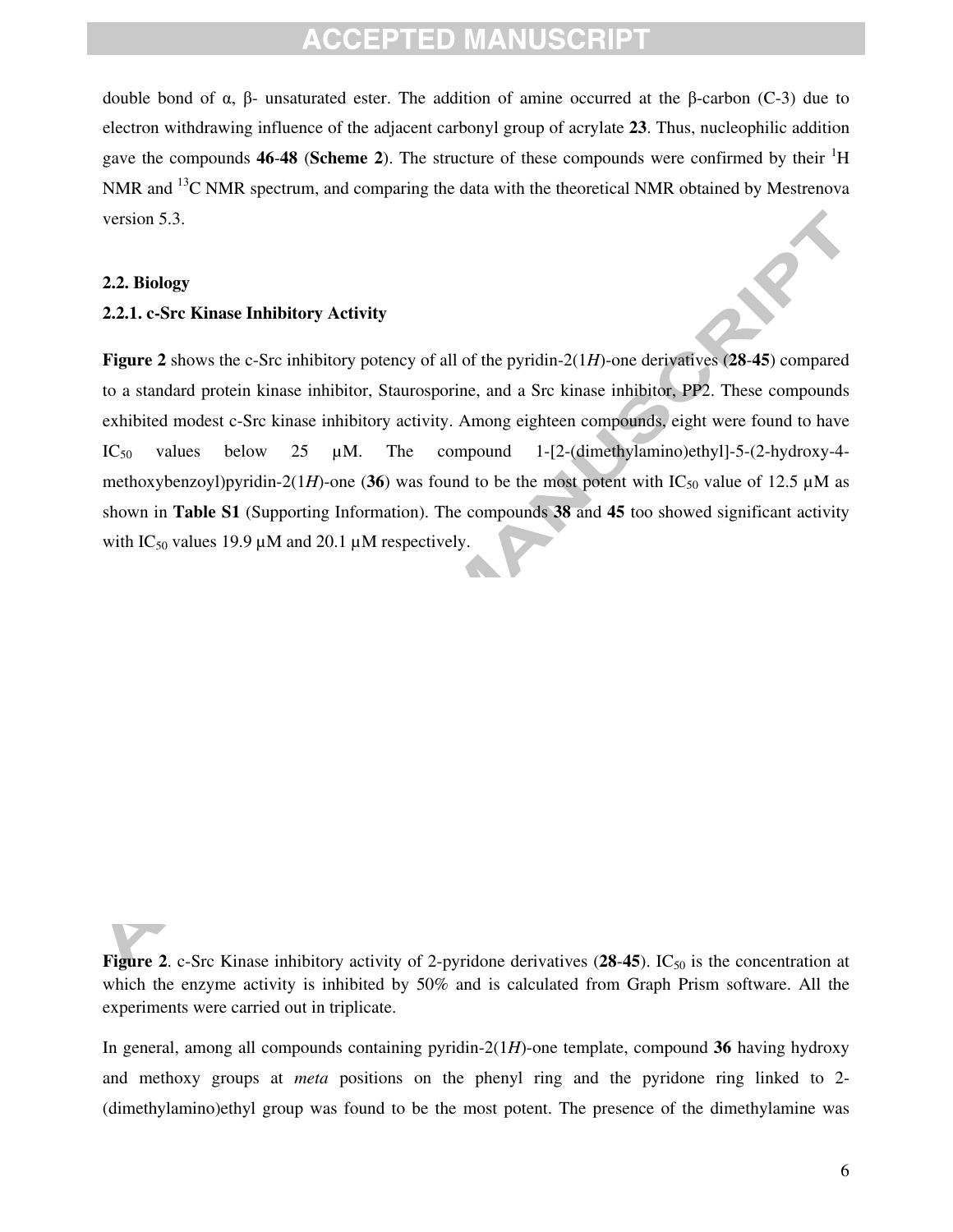found to be important since other derivatives with similar structures including compounds **34**, **35**, and **37** showed higher IC<sub>50</sub> values of 34.1, 47.0, and 27.6  $\mu$ M, respectively. The nature of substituent in the phenyl ring was found to be critical i.e. the methoxy group on the phenyl ring appeared to be involved in contributing to Src kinase inhibitory activity. The compound **31** that lacked a methoxy group showed higher IC<sub>50</sub> value (28.2  $\mu$ M) when compared with the corresponding methoxy analog **36**. Similarly, while comparing the compounds **33** and **37** which differed in terms of presence of hydroxyl and methoxy groups respectively at C-4 position of phenyl ring, higher c-Src kinase inhibitory activity was observed for compound **37**  $(IC_{50}$ : 27.6  $\mu$ M) in comparison to compound **33**  $(IC_{50}$ : 57.8  $\mu$ M). Also, by comparing the  $IC_{50}$  values of pyridones reported herein with that of coumarins [13] and chromones [15] published earlier from our group, it was observed that 2-pyridones have significantly higher c-Src kinase inhibitory activities.

### **2.2.2. Inhibitory Activity aganist EGFR, MAPK and PDK**

Inorder to further explore the selectivity of compound **36** (most active compound for c-Src kinase inhibition) against other kinases, three different kinases namely Epidermal Growth Factor Receptor (EGFR), Mitogen-Activated Protein Kinase (MAPK) and Phosphoinositide-Dependent Kinase (PDK) were chosen as the target. It was observed that the compound **36** did not show any kinase inhibition at the highest tested concentration of 300 μM and thus it can be established that this compound has selective activity against c-Src kinase (**Table 1**).

 Also, in continuation of our efforts to get further insights about the various 2-pyridone derivatives synthesized, the antiproliferative screening was carried out. However, the majority of compounds did not show significant antiproliferative potency compared to the positive control (Dox) at the concentration of 50 μM after 72 h incubation as shown in **Figure S1** (Supporting Information). Compounds **35** and **41** exhibited noticeable inhibition potency with the proliferation of CCRF-CEM cells by 35% and 53% respectively. Furthermore, compounds **33**, **38**, and **43** exhibited modest inhibitory activities in CCRF-CEM cells by 27, 27, and 26%, respectively, after 72 h incubation. However, these compounds did not exhibit a noticeable inhibition of the proliferation of SK-OV-3 and MCF-7 cells. These data indicate that there is a weak correlation between Src kinase inhibition and antiproliferative activity, presumably

**Table 1.** Inhibitory activity of compound **36** against other kinases.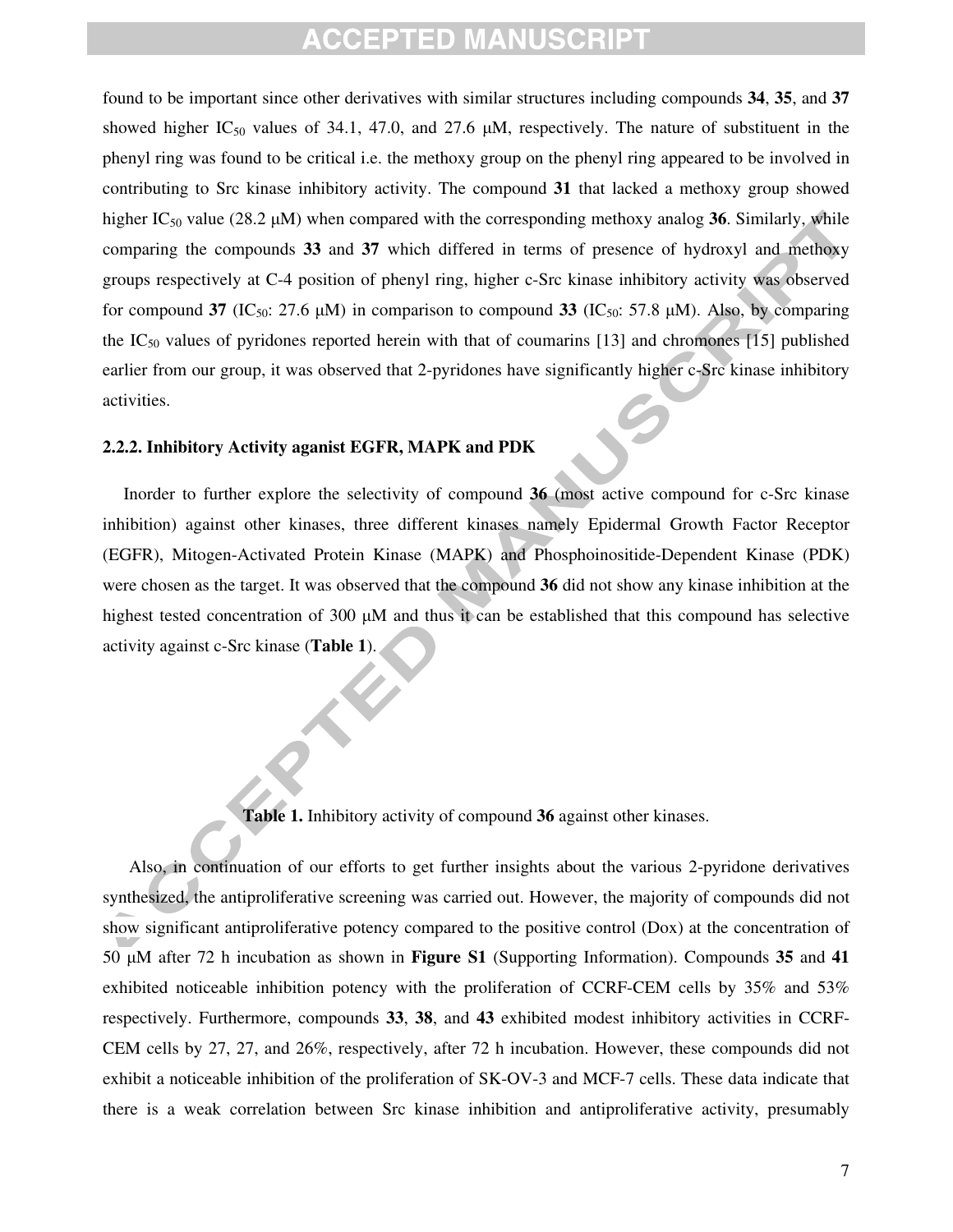because of limited cellular uptake and contribution of other mechanisms in antiproliferative activity of these compounds.

#### **3. Conclusion**

In summary, a total of twenty one compounds including eighteen 2-pyridone derivatives and three of chromone derivatives were synthesized and fully characterized by  ${}^{1}H$  NMR,  ${}^{13}C$  NMR, UV, FT-IR, and high resolution mass spectroscopy (HRMS). Nineteen compounds *i.e.* **28**-**33**, and **36**-**48** are novel. Although compounds **34** and **35** were known in literature, their complete spectral data were not reported. Herein, we have reported the spectral data for all of the compounds in the experimental section. All of the synthesized 2-pyridones were evaluated for c-Src kinase inhibitory activity. Preliminary results showed that eight compounds showed relatively modest c-Src kinase inhibitory activities with  $IC_{50}$  values less than 25 µM. Among all of the 2-pyridone derivatives, compound **36** was found to be the most potent c-Src kinase inhibitor (IC<sub>50</sub>: 12.5  $\mu$ M), however it did not exhibit kinase inhibition activity against three other kinases studied namely EGFR, MAPK and PDK at the highest tested concentration of 300 µM. In the antiproliferative activity assay, a modest inhibition potency was exhibited by compounds **35** and **41** with the proliferation of CCRF-CEM cells by 35% and 53% respectively. However, none of the compounds synthesized have any significant antiproliferative activity against SK-OV-3 and MCF-7 cells, thus establishing a weak correlation between Src kinase inhibition and antiproliferative activity. Structure-activity relationship of 2-pyridone derivatives for Src kinase inhibition has not been studied extensively, hence these results can be used for further optimization of 2-pyridones for designing and investigation of the potentiality of these compounds as the lead potent and selective Src kinase inhibitors.

#### **4. Experimental Section**

#### **4.1. Materials and Methods**

The organic solvents were dried and distilled prior to their use. Reactions were monitored by precoated TLC plates (Merck silica gel  $60F_{254}$ ); the spots were visualized either by UV light, or by spraying with  $5\%$  alcoholic FeCl<sub>3</sub> solution. Silica gel (100-200 mesh) was used for column chromatography. All of the chemicals and reagents were procured from Spectrochem Pvt. Ltd., India and Sigma-Aldrich Chemicals Pvt. Ltd., USA. Melting points were measured on a Buchi M-560 apparatus and are uncorrected. Infrared spectra were recorded on Perkin-Elmer FT-IR model 9 spectrophotometer. The  ${}^{1}H$  and  ${}^{13}C$  NMR spectra were recorded on Jeol-400 (400 MHz, 100.5 MHz) NMR spectrometer and Avance-300 (300 MHz, 75.5 MHz) spectrometer using tetramethylsilane as internal standard. The chemical shift values are on a δ scale and the coupling constant values (*J*) are in Hertz. The UV data were recorded on Analytik Jena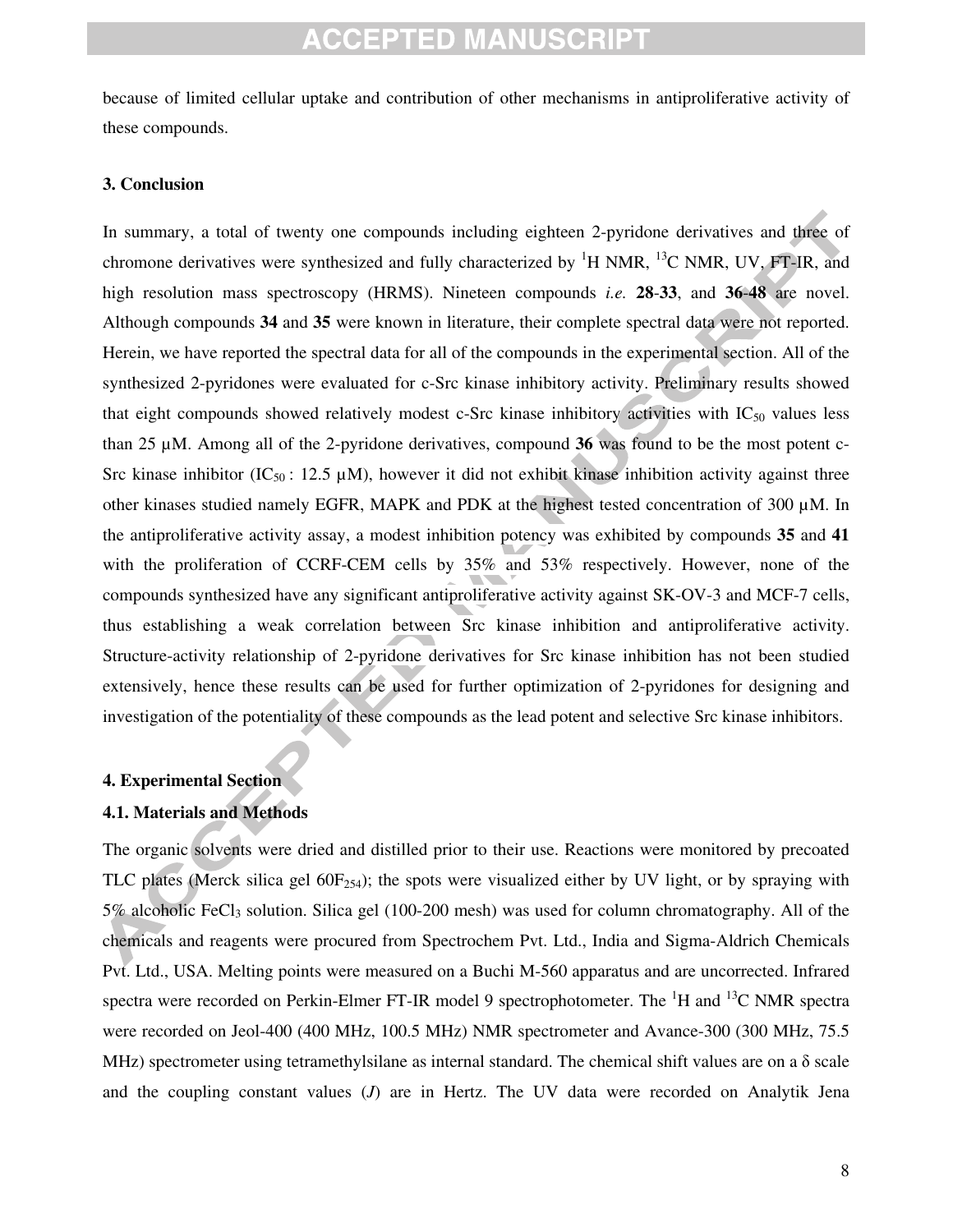SPECORD 250 and Perkin-Elmer Lambda 35. The HRMS data were recorded on Agilent-6210 ES-TOF, JEOL JMX-SX-102A and Waters LCT Micromass-KC455.

#### **4.2. Chemistry**

### **4.2.1. General procedure for the synthesis of** *N***-substituted pyridone derivatives (28**-**43)**

To a solution of (4-oxo-4*H*-chromen-3-yl)acrylate (**23**-**27**) (4 mmol) and aminoalkane/diaminoalkane/*t*butylaminoethylcarbamate (4.4 mmol) in ethanol (70 mL) was added triethylamine (2 drops), and the reaction mixture was refluxed for 8-10 h. The progress of reaction was monitored on TLC. On completion of reaction, the mixture was cooled to room temperature, and the solvent was evaporated under reduced pressure. The crude product was purified by column chromatography over silica gel (100–200 mesh) in 20-40% ethyl acetate/petroleum ether to give 2-pyridone derivatives (**28**-**43**) in 74-85% yield.

**4.2.1.1. 1-Hexyl-5-(2-hydroxybenzoyl)pyridin-2(1***H***)-one (28): The reaction of (***E***)-ethyl 3-(4-oxo-4***H*chromen-3-yl)acrylate (**23**) (0.98 g, 4 mmol) with hexylamine (0.45 g, 4.4 mmol) gave the title compound **28** as a light yellow solid (0.97 g, 81%) by following the general procedure: mp = 73 °C; <sup>1</sup>H NMR (300 MHz, CDCl3): δ = 0.89 (t, 3H, *J* = 6.6 Hz, H-6"), 1.34 (*brs*, 6H, H-5", H-4" & H-3"), 1.76-1.81 (m, 2H, H-2"), 3.99 (t, 2H, *J* = 7.3 Hz, H-1"), 6.61 (d, 1H, *J* = 9.6 Hz, H-3'), 6.94 (t, 1H, *J* = 7.5 Hz, H-4'), 7.07 (d, 1H, *J* = 8.1 Hz, H-3), 7.50-7.58 (m, 2H, H-5' & H-6'), 7.76 (dd, 1H, *J* = 2.4 & 9.6 Hz, H-4), 7.93 (d, 1H, *J*  $= 2.4$  Hz, H-6), 11.43 ppm (s, 1H, OH); <sup>13</sup>C NMR (75.5 MHz, CDCl<sub>3</sub>):  $\delta = 13.92, 22.42, 26.23, 29.63,$ 31.26, 50.71, 117.01, 118.67, 118.83, 119.91, 131.51, 136.09, 138.84, 143.41, 161.93, 162.33, 195.17 ppm; IR (KBr): νmax = 3424 (O-H str), 3063, 2956, 1669 (C=O), 1624, 1483, 1337, 1247, 1137, 838, 760, 638 cm<sup>-1</sup>; UV (MeOH):  $\lambda_{\text{max}} = 293$  nm; HRMS:  $m/z$  [*M* + Na]<sup>+</sup> calcd for C<sub>18</sub>H<sub>21</sub>NO<sub>3</sub>: 322.1419, found: 322.1418.

**4.2.1.2. 5-(2-Hydroxybenzoyl)-1-isopropylpyridin-2(1***H***)-one (29): The reaction of (***E***)-ethyl 3-(4-oxo-**4*H*-chromen-3-yl)acrylate (**23**) (0.98 g, 4 mmol) with isopropylamine (0.26 g, 4.4 mmol) gave the title compound 29 as a light yellow solid (0.81 g, 79%) by following the general procedure: mp =  $109 \text{ °C}$ ;  $\text{H}$ NMR (300 MHz, CDCl3): δ = 1.38 (d, 6H, *J* = 6.8 Hz, H-2"), 5.25-5.28 (m, 1H, H-1"), 6.58 (d, 1H, *J* = 9.2 Hz, H-3'), 6.91 (t, 1H, *J* = 7.6 Hz, H-4'), 7.05 (d , 1H, *J* = 8.4 Hz, H-3), 7.47-7.53 (m, 2H, H-5' & H-6'), 7.70 (d, 1H,  $J = 9.6$  Hz, H-4), 7.97 (s, 1H, H-6), 11.44 ppm (s, 1H, OH); <sup>13</sup>C NMR (75.5 MHz, CDCl<sub>3</sub>):  $\delta$  = 22.05, 47.50, 117.46, 118.85, 118.96, 118.97, 119.74, 131.58, 136.20, 138.30, 139.45, 161.78, 162.54, 195.28 ppm; IR (KBr): νmax = 3336 (O-H str), 3053, 2981, 1658 (C=O), 1621, 1589, 1440, 1338, 1245, 1135, 763, 640 cm<sup>-1</sup>; UV (MeOH):  $\lambda_{\text{max}} = 297$  nm; HRMS:  $m/z$  [M + Na]<sup>+</sup> calcd for  $C_{15}H_{15}NO_3$ : 280.0950, found: 280.0949.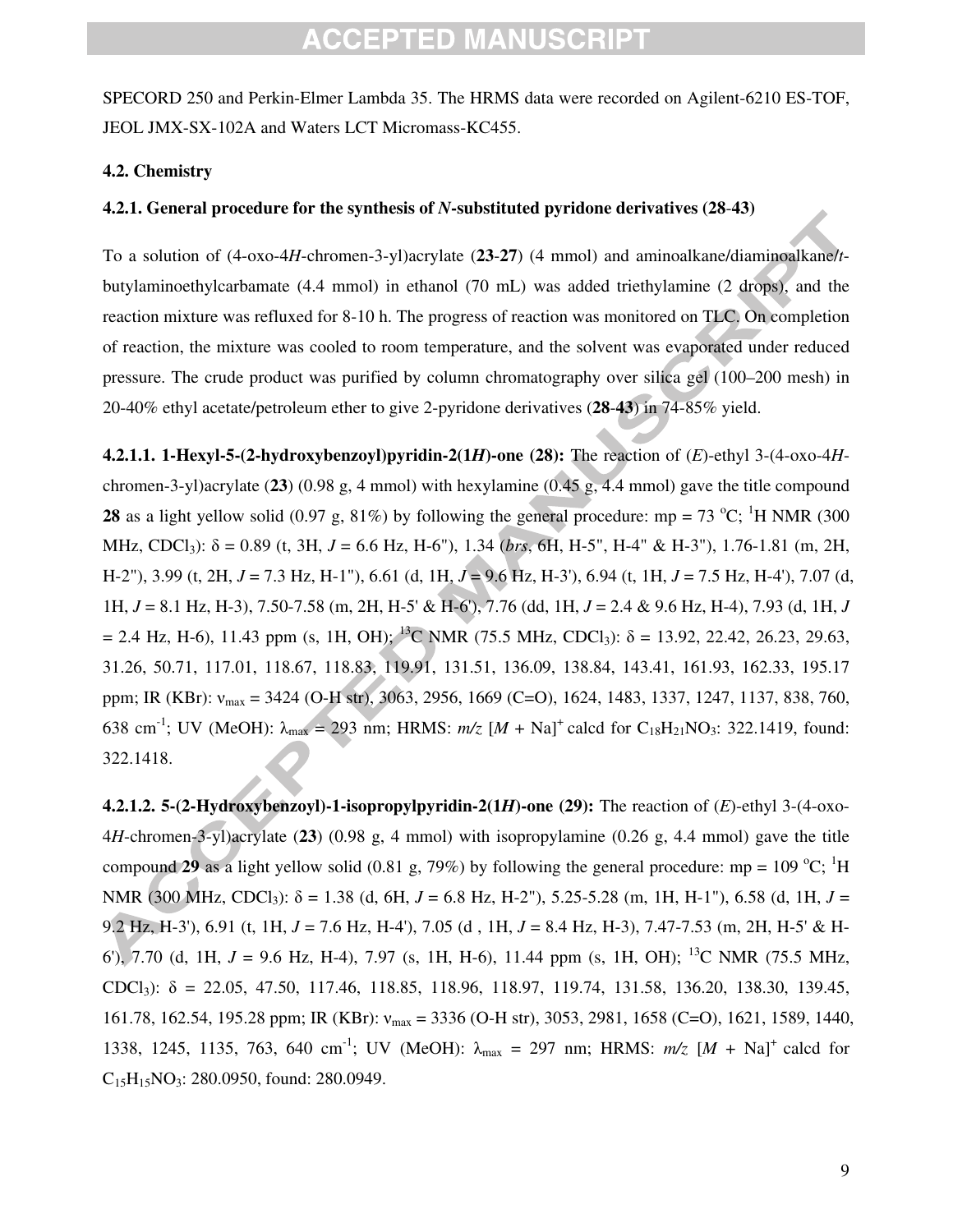**4.2.1.3. 1-Cyclohexyl-5-(2-hydroxybenzoyl)pyridin-2(1***H***)-one (30):** The reaction of (*E*)-ethyl 3-(4 oxo-4*H*-chromen-3-yl)acrylate (**23**) (0.98 g, 4 mmol) with cyclohexylamine (0.44 g, 4.4 mmol) gave the title compound 30 as a light yellow solid (0.90 g, 76%) by following the general procedure: mp = 101 °C; <sup>1</sup>H NMR (300 MHz; CDCl<sub>3</sub>): δ = 1.18-1.78 (m, 6H, H-3", H-4" & H-5"), 1.90-2.00 (m, 4H, H-2" & H-6"), 4.89 (m, 1H, H-1"), 6.60 (d, 1H, *J* = 9.2 Hz, H-3'), 6.94 (t, 1H, *J* = 7.6 Hz, H-4'), 7.08 (d , 1H, *J* = 8.2 Hz, H-3), 7.50-7.54 (m, 2H, H-5' & H-6'), 7.72 (dd, 1H, *J* = 2.8 & 9.6 Hz, H-4), 7.99 (d, 1H, *J* = 2.3 Hz, H-6), 11.48 ppm (s, 1H, OH); <sup>13</sup>C NMR (75.5 MHz, CDCl<sub>3</sub>):  $\delta$  = 25.38, 25.88, 32.83, 54.98, 117.34, 118.96, 119.06, 119.09, 119.75, 131.71, 136.29, 138.34, 140.15, 161.93, 162.69, 195.61 ppm; IR (KBr):  $v_{\text{max}} =$ 3430 (O-H str), 3047, 2921, 1629 (C=O), 1570, 1533, 1451, 1096, 974, 850, 750 cm<sup>-1</sup>; UV (MeOH):  $\lambda_{\text{max}}$  $= 265$  and 305 nm; HRMS:  $m/z$   $[M + H]^{+}$  calcd for  $C_{18}H_{19}NO_3$ : 298.1443, found: 298.1460.

**4.2.1.4. 1-[2-(Dimethylamino)ethyl]-5-(2-hydroxybenzoyl)pyridin-2(1***H***)-one (31):** The reaction of (*E*)-ethyl 3-(4-oxo-4*H*-chromen-3-yl)acrylate (23) (0.98 g, 4 mmol) with  $N^1, N^1$ -dimethylethane-1,2diamine (0.39 g, 4.4 mmol) gave the title compound **31** as a light yellow solid (0.94 g, 82%) by following the general procedure: mp = 147 °C; <sup>1</sup>H NMR (300 MHz, CDCl<sub>3</sub>):  $\delta$  = 2.30 (s, 6H, H-1"'), 2.66 (t, 2H, *J* = 5.4 Hz, H-2"), 4.05 (t, 2H, *J* = 5.4 Hz, H-1"), 6.61 (d, 1H, *J* = 9.3 Hz, H-3'), 6.91 (t, 1H, *J* = 7.5 Hz, H-4'), 7.07 (d, 1H, *J* = 8.4 Hz, H-3), 7.51 (t, 1H, *J* = 7.5 Hz, H-5'), 7.70 (d, 1H, *J* = 7.5 Hz, H-6'), 7.82 (dd, 1H, *J*  $= 2.1 \& 9.6 \text{ Hz}$ , H-4), 7.99 (d, 1H,  $J = 1.8 \text{ Hz}$ , H-6), 11.53 ppm (s, 1H, OH); <sup>13</sup>C NMR (75.5 MHz, CDCl<sub>3</sub>):  $\delta$  = 45.50, 47.27, 57.79, 116.11, 118.64, 118.69, 119.03, 119.82, 131.81, 135.98, 138.98, 145.08, 161.98, 162.53, 195.24 ppm; IR (KBr): νmax = 3430 (O-H str), 3048, 1666 (C=O), 1624, 1590, 1336, 1246, 1174, 1138, 1048, 855, 764, 699 cm-1; UV (MeOH): λmax = 268 & 310 nm; HRMS: *m/z* [*M* + H]+ calcd for  $C_{16}H_{18}N_2O_3$ : 287.1396, found: 287.1398.

**4.2.1.5. 5-(2,4-Dihydroxybenzoyl)-1-hexylpyridin-2(1***H***)-one (32):** The reaction of (*E*)-ethyl 3-(7 hydroxy-4-oxo-4*H*-chromen-3-yl)acrylate (**24**) (1.04 g, 4 mmol) with hexylamine (0.45 g, 4.4 mmol) gave the title compound **32** as a light yellow solid (1.07 g, 85%) by following the general procedure: mp  $= 166-168 \degree C$ ; <sup>1</sup>H NMR (400 MHz, DMSO-*d<sub>6</sub>*):  $\delta = 0.81$  (t, 3H, *J* = 6.8 Hz, H-6"), 1.23 (brm, 6H, H-3" -H-5"), 1.58-1.61 (m, 2H, H-2"), 3.91 (t, 2H, *J* = 7.2 Hz, H-1"), 6.32-6.36 (m, 2H, H-5' & H-3'), 6.41 (d , 1H, *J* = 9.2 Hz, H-3), 7.38 (d, 1H, *J* = 8.4 Hz, H-6'), 7.67 (dd, 1H, *J* = 2.4 & 9.6 Hz, H-4), 8.18 (d, 1H, *J*  $= 2.4$  Hz, H-6), 10.45 (brs, 1H, OH); 11.33 ppm (brs, 1H, OH); <sup>13</sup>C NMR (100.5 MHz, DMSO- $d_6$ ):  $\delta =$ 14.40, 22.52, 26.12, 29.12, 31.34, 49.70, 103.30, 108.40, 114.22, 117.27, 119.07, 134.25, 139.58, 144.97, 161.76, 162.59, 164.24, 192.93 ppm; IR (KBr): νmax = 3200 (O-H str), 2929, 2854, 1663 (C=O), 1629, 1602, 1432, 1340, 1236, 1117, 846, 721, 597, 554, 467 cm<sup>-1</sup>; UV (CHCl<sub>3</sub>):  $\lambda_{\text{max}} = 284$ , 298 and 333 nm; HRMS:  $m/z$  [*M* + Na]<sup>+</sup> calcd for C<sub>18</sub>H<sub>21</sub>NO<sub>4</sub>: 338.1368, found: 338.1378.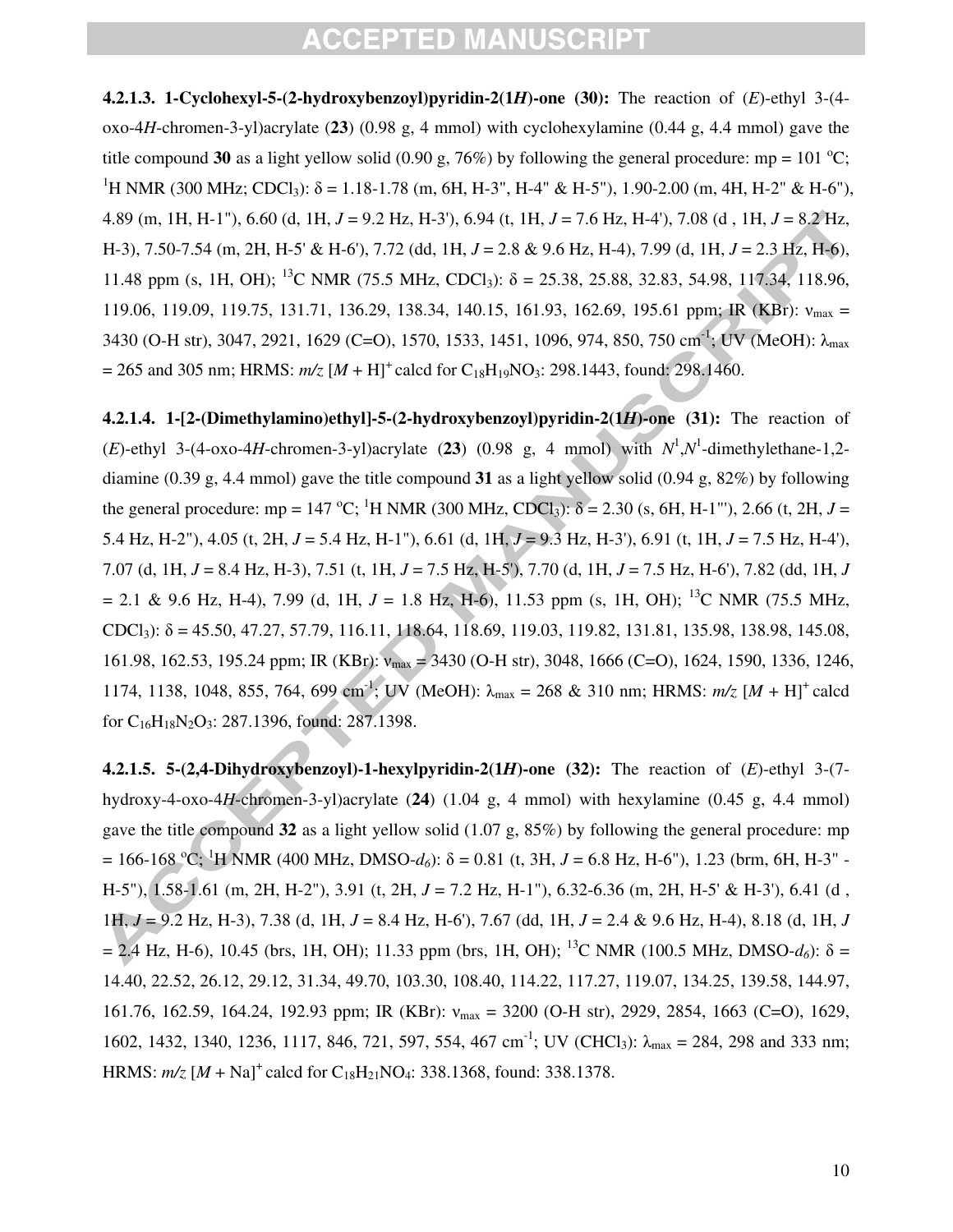**4.2.1.6.** *t***-Butyl [2-{5-(2,4-dihydroxybenzoyl)-2-oxopyridin-1(2***H***)-yl}ethyl] carbamate (33):** The reaction of (*E*)-ethyl 3-(7-hydroxy-4-oxo-4*H*-chromen-3-yl)acrylate (**24**) (1.04 g, 4 mmol) with *t*-butyl (2 aminoethyl)carbamate (0.70 g, 4.4 mmol) gave the title compound **33** as a light yellow solid (1.23 g, 82%) by following the general procedure: mp = 180-182 °C; <sup>1</sup>H NMR (400 MHz, DMSO- $d_6$ ): δ = 1.24 (s, 9H, H-2'"), 3.24-3.25 (m, 2H, H-2"), 3.96 (t, 2H, *J* = 4.8 Hz, H-1''), 6.34-6.40 (m, 2H, H-3' & H-5'), 6.45 (d, 1H, *J* = 9.5 Hz, H-3), 6.95 (t, 1H, *J* = 5.92 Hz, CONH, D2O exchanged), 7.49 (d, 1H, *J* = 8.8 Hz, H-6'), 7.72 (dd, 1H, *J* = 2.2 & 9.5 Hz, H-4), 7.99 (d, 1H, *J* = 2.2 Hz, H-6) 10.52 (brs, 1H, OH, D2O exchanged), 11.54 ppm (brs, 1H, OH, D<sub>2</sub>O exchanged); <sup>13</sup>C NMR (100.5 MHz, DMSO- $d_6$ ):  $\delta = 28.04$ , 38.25, 49.62, 77.93, 102.86, 107.95, 113.16, 116.09, 118.79, 133.95, 139.10, 145.20, 155.71, 161.39, 162.66, 163.94, 192.49 ppm; IR (KBr): νmax = 3368 (O-H str), 2976, 2698, 1686 (NHCOO-), 1647 (C=O), 1586, 1521, 1335, 1271, 1173, 851, 619, 584, cm<sup>-1</sup>; UV (CHCl<sub>3</sub>):  $\lambda_{\text{max}} = 288$  and 334 nm; HRMS:  $m/z$  [*M* + H]<sup>+</sup> and  $[M + K]^+$  calcd for  $C_{19}H_{22}N_2O_6$ : 375.1556 and 413.1115, found: 375.1482 and 413.1033 respectively.

**4.2.1.7. 1-Hexyl-5-(2-hydroxy-4-methoxybenzoyl)pyridin-2(1***H***)-one (34)** [32]: The reaction of (*E*) ethyl 3-(7-methoxy-4-oxo-4*H*-chromen-3-yl)acrylate (**26**) (1.1 g, 4 mmol) with hexylamine (0.45 g, 4.4 mmol) gave the title compound **34** as a light yellow solid (1.11 g, 84%) by following the general procedure: mp = 72-74 <sup>o</sup>C; <sup>1</sup>H NMR (400 MHz, CDCl<sub>3</sub>):  $\delta$  = 0.85 (t, 3H, J = 7.3 Hz, H-6"), 1.28-1.33 (m, 6H, H-3"- H-5"), 1.72-1.76 (m, 2H, H-2"), 3.83 (s, 3H, OCH3), 3.95 (t, 3H, *J* = 7.7 Hz, H-1"), 6.43 (dd, 1H, *J* = 2.2 & 8.8 Hz, H-5'), 6.47 (d, 1H, *J* = 2.2 Hz, H-3'), 6.55 (d, 1H, *J* = 9.5 Hz, H-6'), 7.45 (d, 1H, *J* = 8.8 Hz, H-3), 7.66 (dd, 1H, *J* = 2.9 & 9.5 Hz, H-4), 7.83 (d, 1H, *J* = 2.2 Hz, H-6), 12.19 ppm (brs, 1H, OH); <sup>13</sup>C NMR (100.5 MHz, CDCl<sub>3</sub>):  $\delta$  = 13.89, 22.40, 26.21, 29.17, 31.23, 50.58, 55.59, 101.32, 107.48, 112.49, 117.28, 119.79, 133.24, 138.83, 142.50, 161.92, 165.67, 166.03, 193.87 ppm; IR (KBr):  $v_{\text{max}} =$ 3427 (O-H str), 2929, 2258, 1675 (C=O), 1628, 1583, 1347, 1285, 1159, 1026, 828, 784, 622 cm-1; UV  $(CHCl<sub>3</sub>)$ :  $\lambda_{\text{max}} = 290$  and 337 nm; HRMS:  $m/z$  [*M* + H]<sup>+</sup> calcd for C<sub>19</sub>H<sub>23</sub>NO<sub>4</sub>: 330.1705, found: 330.1628.

**4.2.1.8. 5-(2-Hydroxy-4-methoxybenzoyl)-1-isopropylpyridin-2(1***H***)-one (35)** [33]: The reaction of (*E*)-ethyl 3-(7-methoxy-4-oxo-4*H*-chromen-3-yl)acrylate (**26**) (1.1 g, 4 mmol) with isopropyl amine (0.26 g, 4.4 mmol) gave the title compound **35** as a light yellow solid (0.95 g, 83 %) by following the general procedure: mp = 141-143 <sup>o</sup>C; <sup>1</sup>H NMR (400 MHz, CDCl<sub>3</sub>):  $\delta$  = 1.37 (d, 6H, *J* = 6.6 Hz, H-2"), 3.83 (s, 3H, OCH3), 5.21-5.28 (m, 1H, H-1"), 6.42-6.45 (m, 1H, H-5'), 6.48 (d, 1H, *J* = 2.2 Hz, H-3'), 6.55 (d, 1H, *J* = 9.5 Hz, H-6'), 7.43 (d, 1H, *J* = 8.8 Hz, H-3), 7.64 (dd, 1H, *J* = 2.9 & 9.5 Hz, H-4), 7.89 (d, 1H, *J* = 2.9 Hz, H-6), 11.57 ppm (brs, 1H, OH); <sup>13</sup>C NMR (100.5 MHz, CDCl<sub>3</sub>):  $\delta$  = 21.88, 47.17, 55.59, 101.36, 107.44, 112.48, 117.60, 119.48, 133.18, 138.15, 138.36, 161.63, 165.69, 166.01, 194.03 ppm; IR (KBr):  $v_{\text{max}}$  = 3462 (O-H str), 2982, 2851, 1664 (C=O), 1617, 1588, 1438, 1348, 1262, 1211, 1112, 937, 836, 606 cm<sup>-1</sup>; UV (CHCl<sub>3</sub>): λ<sub>max</sub> = 283, 294 and 336 nm; HRMS: *m/z* [*M* + H]<sup>+</sup> calcd for C<sub>16</sub>H<sub>17</sub>NO<sub>4</sub>: 288.1236, found: 288.1159.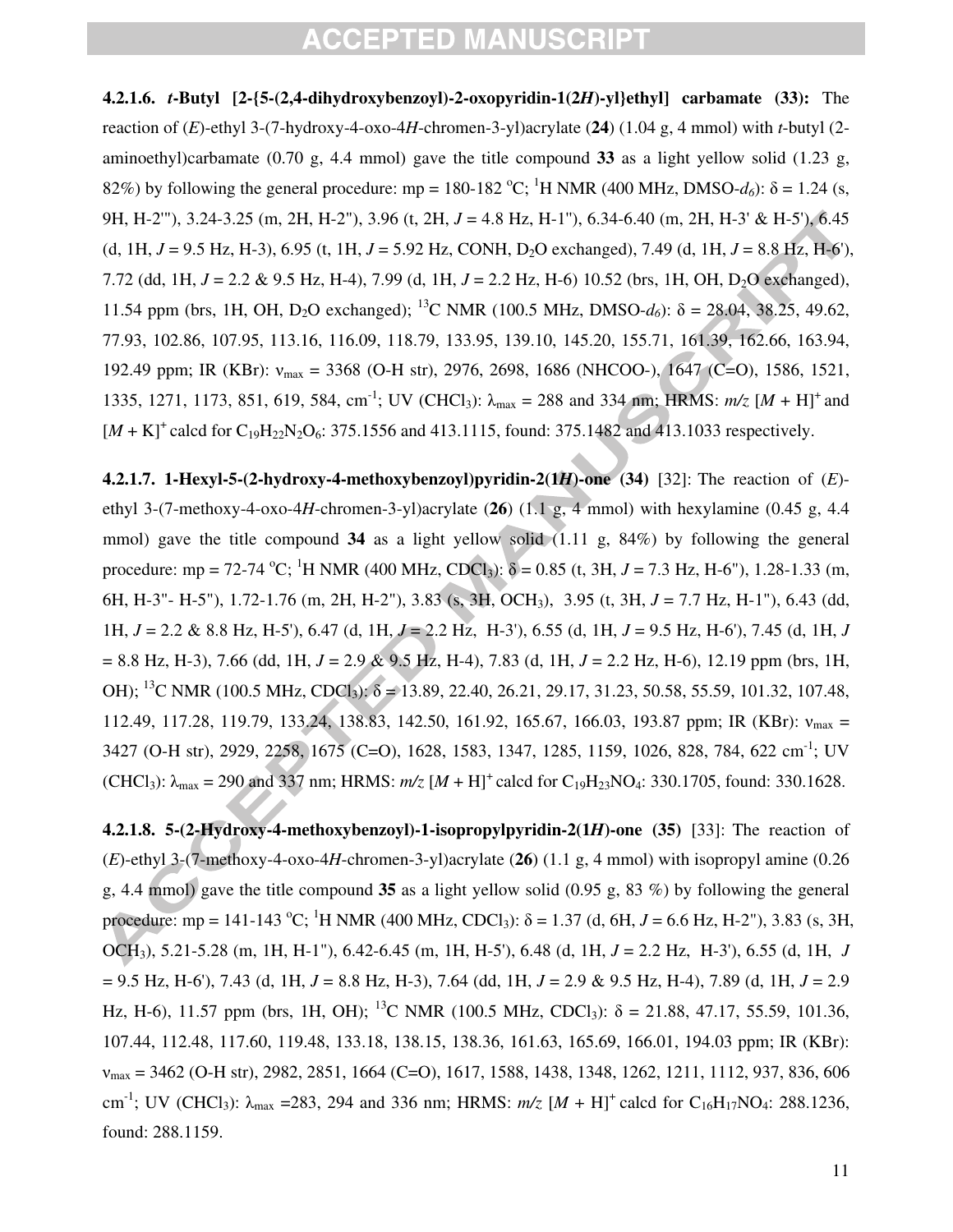**4.2.1.9. 1-[2-(Dimethylamino)ethyl]-5-(2-hydroxy-4-methoxybenzoyl pyridin-2(1***H***)-one (36):** The reaction of (*E*)-ethyl 3-(7-methoxy-4-oxo-4*H*-chromen-3-yl)acrylate (26) (1.1 g, 4 mmol) with  $N^1$ , $N^1$ dimethylethane-1,2-diamine (0.39 g, 4.4 mmol) gave the title compound **36** as a light yellow solid (1.03 g, 81%) by following the general procedure: mp = 150-152 °C; <sup>1</sup>H NMR (400 MHz, CDCl<sub>3</sub>):  $\delta$  = 2.27 (s, 6H, H-1'"), 2.63 (t, 2H, *J* = 5.5 Hz, H-2"), 3.84 (s, 3H, OCH3), 4.02 (t, 2H, *J* = 5.5 Hz, H-1"), 6.41 (dd, 1H, *J* = 2.9 & 8.8 Hz, H-5'), 6.48 (d, 1H, *J* = 2.9 Hz, H-3'), 6.58 (d, 1H, *J* = 9.5 Hz, H-6'), 7.61 (d, 1H, *J* = 8.8 Hz, H-3), 7.73 (dd, 1H, *J* = 3.0 & 9.5 Hz, H-4), 7.88 (d, 1H, *J* = 2.2 Hz, H-6), 12.30 ppm (brs, 1H, OH); <sup>13</sup>C NMR (100.5 MHz, CDCl<sub>3</sub>): δ = 45.43, 47.09, 55.58, 57.71, 101.12, 107.38, 112.57, 116.25, 119.66, 133.47, 138.98, 144.07, 161.91, 165.76, 165.92, 193.87 ppm; IR (KBr):  $v_{\text{max}} = 3427$  (O-H str), 2944, 2778, 1669 (C=O), 1616, 1440, 1344, 1261, 1116, 1027, 921, 818, 608, 588 cm<sup>-1</sup>; UV (CHCl<sub>3</sub>):  $\lambda_{\text{max}}$  = 286 and 331 nm; HRMS:  $m/z$  [M + H]<sup>+</sup> calcd for C<sub>17</sub>H<sub>20</sub>N<sub>2</sub>O<sub>4</sub>: 317.1501, found: 317.1425.

**4.2.1.10.** *t***-Butyl [2-{5-(2-hydroxy-4-methoxybenzoyl)-2-oxopyridin-1(2***H***)-yl}ethyl]carbamate (37):**  The reaction of (*E*)-ethyl 3-(7-methoxy-4-oxo-4*H*-chromen-3-yl)acrylate (**26**) (1.1 g, 4 mmol) with *t*butyl (2-aminoethyl)carbamate (0.70 g, 4.4 mmol) gave the title compound **37** as a light yellow solid (1.29 g, 83%) by following the general procedure: mp = 164-166 °C; <sup>1</sup>H NMR (400 MHz, CDCl<sub>3</sub>):  $\delta$  = 1.31 (s, 9H, H-2'"), 3.44-3.46 (m, 2H, H-2"), 3.81 (s, 3H, OCH3), 4.09 (brs, 2H, H-1''), 5.17 (brs, 1H, CONH), 6.41 (brm, 1H, H-5'), 6.43-6.45 (m, 1H, H-3'), 6.53 (d, 1H, *J* = 8.8 Hz, H-6'), 7.48 (d, 1H, *J* = 8.8 Hz, H-3), 7.68 (d, 1H, *J* = 9.6 Hz, H-4), 7.80 (d, 1H, *J* = 2.2 Hz, H-6), 12.14 ppm (brs, 1H, OH); 13C NMR (100.5 MHz, CDCl<sub>3</sub>): δ = 28.14, 39.38, 49.98, 55.57, 79.73, 101.36, 107.51, 112.45, 117.36, 119.73, 133.35, 139.31, 143.23,156.03,162.19, 165.59, 166.04, 193.62 ppm; IR (KBr):  $v_{\text{max}} = 3363$  (O-H str), 2979, 2962, 1663 (NHCOO-), 1627 (C=O), 1508, 1436, 1342, 1291, 1160, 857, 776, 621, cm-1; UV (CHCl<sub>3</sub>):  $\lambda_{\text{max}} = 285$  and 332 nm; HRMS:  $m/z$  [*M* + H]<sup>+</sup> and [*M* + Na]<sup>+</sup> calcd for C<sub>20</sub>H<sub>24</sub>N<sub>2</sub>O<sub>6</sub>: 389.1713 and 411.1532, found: 389.1654 and 411.1486 respectively.

**4.2.1.11. 5-(2-Hydroxy-4-methoxybenzoyl)-1-(2-hydroxyethyl)pyridin-2(1***H***) -one (38):** The reaction of (*E*)-ethyl 3-(7-methoxy-4-oxo-4*H*-chromen-3-yl)acrylate (**26**) (1.1 g, 4 mmol) with ethanolamine (0.27 g, 4.4 mmol) gave the title compound **38** as a light yellow solid (0.88 g, 76%) by following the general procedure: mp = 176-178 <sup>o</sup>C; <sup>1</sup>H NMR (400 MHz, DMSO- $d_6$ ):  $\delta$  = 3.60 (brm, 2H, H-2"), 3.77 (s, 3H, OCH3), 3.99 (t, 2H, *J* = 5.5 Hz, H-1"), 4.93 (*brs*, 1H, OH, D2O exchanged), 6.43-6.47 (m, 2H, H-5' & H-3'), 6.49 (brs, 1H, H-6'), 7.49 (d, 1H, *J* = 8.0 Hz, H-3), 7.71 (dd, 1H, *J* = 2.2 & 9.5 Hz, H-4), 8.11 (d, 1H, *J* = 2.2 Hz, H-6), 11.32 ppm (brs, 1H, OH, D<sub>2</sub>O exchanged); <sup>13</sup>C NMR (100.5 MHz, DMSO- $d_6$ ): δ = 51.79, 55.57, 58.48,101.42, 106.45, 115.17, 115.97, 118.43, 133.10, 139.16, 146.02,161.36, 161.45, 164.37, 192.33 ppm; IR (KBr): νmax = 3336 (O-H str), 2917, 1660 (C=O), 1623 (C=O), 1577, 1351, 1290, 1163, 1023, 832, 790, 625, cm<sup>-1</sup>; UV (CHCl<sub>3</sub>):  $\lambda_{\text{max}} = 287$  and 333 nm; HRMS:  $m/z$  [*M* + H]<sup>+</sup> calcd for  $C_{15}H_{15}NO_5$ : 290.1028, found: 290.0988.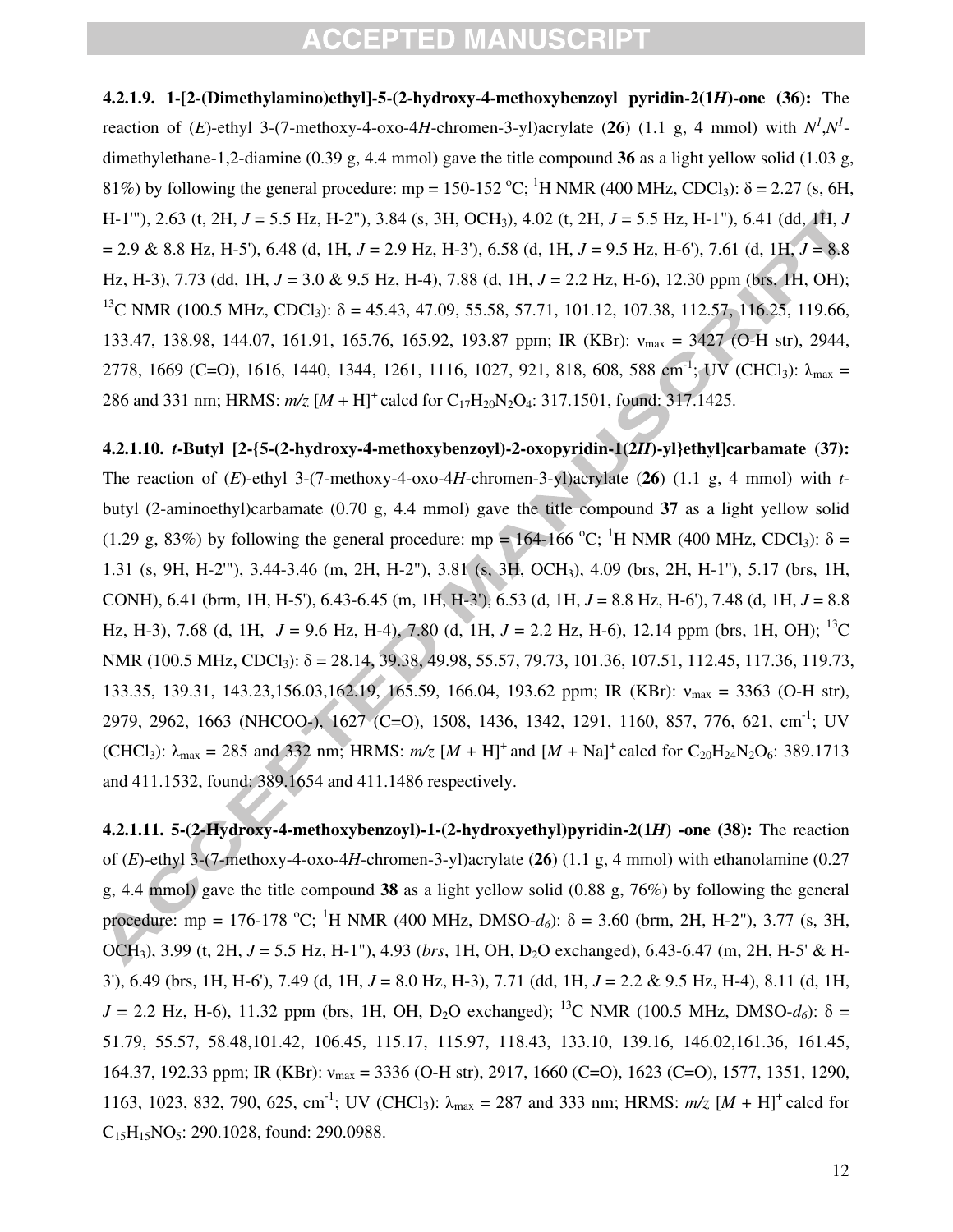**4.2.1.12. 5-(2,5-Dihydroxybenzoyl)-1-hexylpyridin-2(1***H***)-one (39): The reaction of (***E***)-ethyl 3-(6**hydroxy-4-oxo-4*H*-chromen-3-yl)acrylate (**25**) (1.04 g, 4 mmol) with hexylamine (0.45 g, 4.4 mmol) gave the title compound **39** as a light yellow solid (1.02 g, 81%) by following the general procedure: mp  $= 87-89 \text{ °C}$ ; <sup>1</sup>H NMR (400 MHz, DMSO- $d_6$ ):  $\delta = 0.85$  (t, 3H,  $J = 5.8$  Hz, H-6"), 1.26 (brm, 6H, H-5", H-4" & H-3"), 1.58-1.62 (m, 2H, H-2"), 3.94 (t, 2H, *J* = 7.3 Hz, H-1"), 6.44 (d, 1H, *J* = 9.5 Hz, H-3), 6.67 (d, 1H, *J* = 2.9 Hz, H-6'), 6.79 (d, 1H, *J* = 8.0, Hz, H-3'), 6.83 (dd, 1H, *J* = 2.9 & 8.8 Hz, H-4'), 7.73 (dd, 1H,  $J = 2.4 \& 9.6 \text{ Hz}$ , H-4), 8.19 (d, 1H,  $J = 2.9 \text{ Hz}$ , H-6), 9.07 (brs, 1H, OH); 9.46 ppm (brs, 1H, OH); <sup>13</sup>C NMR (100.5 MHz, DMSO-*d<sub>6</sub>*): δ = 13.90, 21.98, 25.54, 28.69, 30.81, 49.18, 115.26, 116.87, 117.59, 118.39, 119.94, 125.03, 138.68, 145.64, 148.33, 149.85, 161.40, 191.66 ppm; IR (KBr): νmax = 3285 (O-H str), 2921, 2854, 1664 (C=O), 1602, 1446, 1208, 1137, 994, 831, 790, 644, 551 cm<sup>-1</sup>; UV (CHCl<sub>3</sub>):  $\lambda_{\text{max}} =$ 281 and 328 nm; HRMS:  $m/z$  [M + H]<sup>+</sup> calcd for C<sub>18</sub>H<sub>21</sub>NO<sub>4</sub>: 316.1549, found: 316.1588.

**4.2.1.13. 5-(2,5-Dihydroxybenzoyl)-1-isopropylpyridin-2(1***H***)-one (40):** The reaction of (*E*)-ethyl 3-(6 hydroxy-4-oxo-4*H*-chromen-3-yl)acrylate (**25**) (1.04 g, 4 mmol) with isopropyl amine (0.26 g, 4.4 mmol) gave the title compound **40** as a light yellow solid (0.87 g, 80%) by following the general procedure: mp = 158-160 °C; <sup>1</sup>H NMR (400 MHz, DMSO-*d*<sub>6</sub>): δ = 1.28 (d, 6H, *J* = 6.6 Hz, H-2"), 4.96-5.03 (m, 1H, H-1"), 6.45 (d, 1H, *J* = 9.5 Hz, H-3), 6.70 (d, 1H, *J* = 2.2 Hz, H-6'), 6.80 (d, 1H, *J* = 8.8 Hz, H-3'), 6.84 (dd, 1H, *J* = 2.9 & 8.8 Hz, H-4'), 7.71 (dd, 1H, *J* = 2.9 & 9.5 Hz, H-4), 8.10 (d, 1H, *J* = 2.9 Hz, H-6), 9.08 (brs, 1H, OH), 9.54 ppm (brs, 1H, OH); <sup>13</sup>C NMR (100.5 MHz, DMSO- $d_6$ ):  $\delta = 21.06$ , 21.20, 47.49, 115.44, 116.98, 117.62, 118.40, 120.23, 124.85, 138.09, 141.36, 148.37, 149.95,161.05, 191.54 ppm; IR (KBr):  $v_{\text{max}} = 3417$  (O-H str), 3057, 2986, 1654, (C=O), 1612 (C=O), 1571, 1438, 1350, 1236, 1140, 795, 643, 574 cm<sup>-1</sup>; UV (CHCl<sub>3</sub>):  $\lambda_{\text{max}} = 286$  and 337 nm; HRMS:  $m/z$   $[M + H]^{+}$  calcd for C<sub>15</sub>H<sub>15</sub>NO<sub>4</sub>: 274.1079, found: 274.1009.

**4.2.1.14. 1-Hexyl-5-(2-hydroxy-5-methoxybenzoyl)pyridin-2(1***H***)-one (41): The reaction of (***E***)-ethyl** 3-(6-methoxy-4-oxo-4*H*-chromen-3-yl)acrylate (**27**) (1.1 g, 4 mmol) with hexylamine (0.45 g, 4.4 mmol) gave the title compound **41** as a light yellow solid (1.12 g, 85%) by following the general procedure: mp = 60-62 <sup>o</sup>C;<sup>1</sup>H NMR (400 MHz, CDCl<sub>3</sub>): δ = 0.86 (t, 3H, *J* = 6.8 Hz, H-6"), 1.28-1.36 (m, 6H, H-3"-H-5"), 1.72-1.79 (m, 2H, H-2"), 3.74 (s, 3H, OCH3), 3.96 (t, 2H, *J* = 7.3 Hz, H-1"), 6.57 (d, 1H, *J* = 9.2 Hz, H-3), 6.97-7.00 (m, 2H, H-3' & H-6'), 7.12 (dd, 1H, *J* = 2.8 & 8.7 Hz, H-4'), 7.73 (dd, 1H, *J* = 2.9 & 9.5 Hz, H-4), 7.93 (d, 1H,  $J = 2.9$  Hz, H-6), 10.88 ppm (brs, 1H, OH); <sup>13</sup>C NMR (100.5 MHz, CDCl<sub>3</sub>):  $\delta =$ 14.05, 22.51, 26.37, 29.44, 31.43, 50.85, 56.04, 114.09, 117.17, 118.67, 119.63,120.06, 123.47, 138.86, 143.48, 151.75, 156.53,162.05, 194.89 ppm; IR (KBr): νmax = 3235 (O-H str), 2930, 2858, 1654 (C=O), 1599, 1422, 1316, 1286, 1213, 1131, 1039, 837, 803, 646, 423 cm<sup>-1</sup>; UV (CHCl<sub>3</sub>):  $\lambda_{\text{max}} = 289$  and 330 nm; HRMS:  $m/z$  [ $M$  + H]<sup>+</sup> calcd for C<sub>19</sub>H<sub>23</sub>NO<sub>4</sub>: 330.1705, found: 330.1629.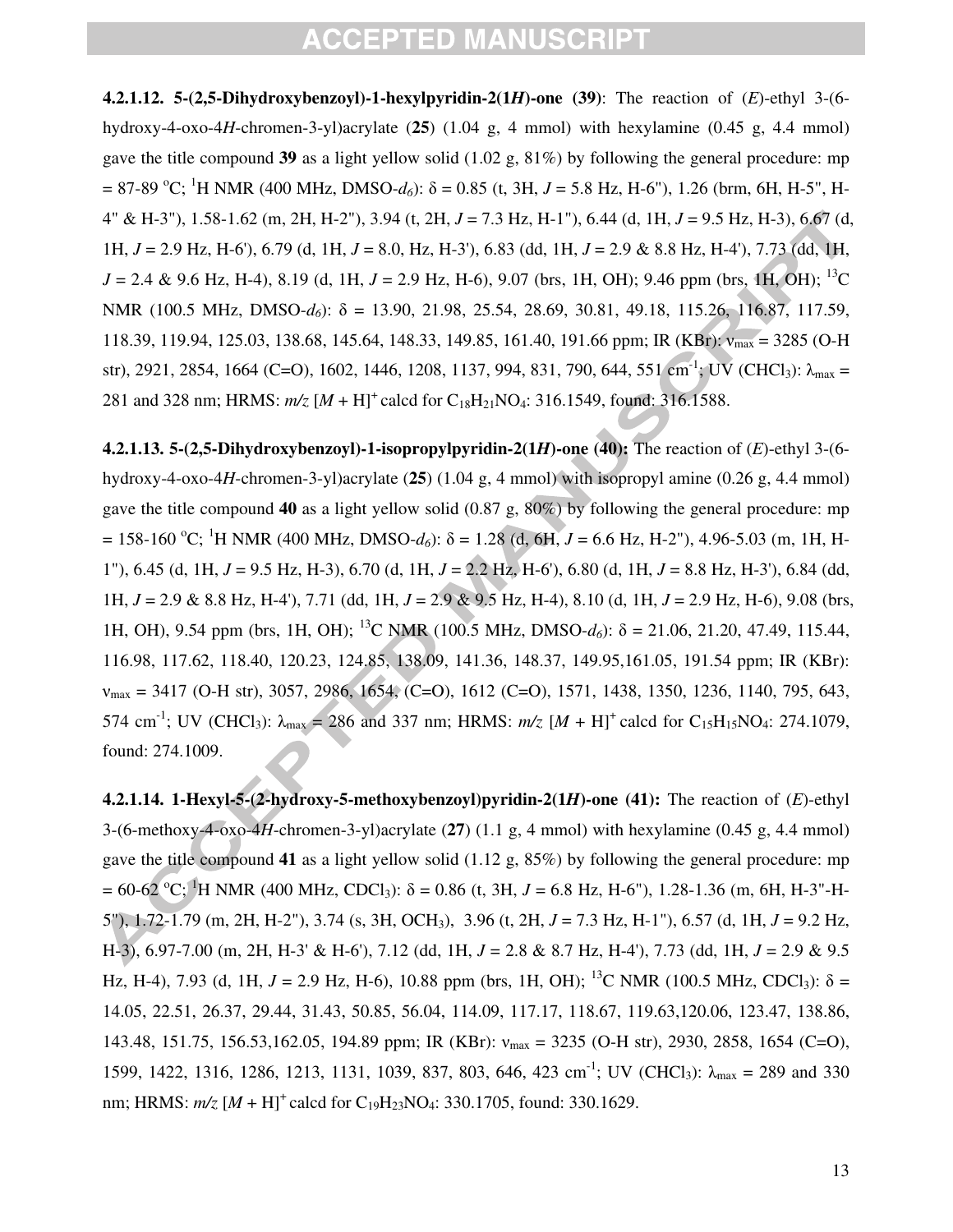**4.2.1.15. 1-Cyclohexyl-5-(2-hydroxy-5-methoxybenzoyl)pyridin-2(1***H***)-one (42):** The reaction of (*E*) ethyl 3-(6-methoxy-4-oxo-4*H*-chromen-3-yl)acrylate (**27**) (1.1 g, 4 mmol) with cyclohexylamine (0.44 g, 4.4 mmol) gave the title compound **42** as a light yellow solid (1.09 g, 83%) by following the general procedure: mp = 105-107 °C; <sup>1</sup>H NMR (400 MHz, CDCl<sub>3</sub>):  $\delta$  = 1.18-1.74 (m, 6H, H-3"- H-5"), 1.86-1.96 (m, 4H, H-2" & H-6"), 3.72 (s, 3H, OCH3), 4.82-4.88 (m, 1H, H-1"), 6.56 (d, 1H, *J* = 9.5 Hz, H-3), 6.94 (d, 1H, *J* = 2.9 Hz, H-6'), 6.95-6.98 (m, 1H, H-3'), 7.09 (dd, 1H, *J* = 2.2 & 8.8 Hz, H-4'), 7.70 (dd, 1H, *J* = 2.2 & 9.5 Hz, H-4), 7.98 (d, 1H, *J* = 2.2 Hz, H-6), 10.93 ppm (brs, 1H, OH); 13C NMR (100.5 MHz, CDCl<sub>3</sub>):  $\delta$  = 25.08, 25.55, 32.54, 54.65, 55.77, 114.09, 117.02, 118.43, 119.48, 123.65, 137.96, 139.79, 151.55, 156.42,161.58, 194.82 ppm; IR (KBr): νmax = 3437 (O-H str), 3061, 2941, 1667 (C=O), 1626, 1587, 1442, 1276, 1167, 1123, 1026, 846, 789, 626 cm<sup>-1</sup>; UV (CHCl<sub>3</sub>):  $\lambda_{\text{max}} = 283$  and 337 nm; HRMS:  $m/z$  [*M* + H]<sup>+</sup> calcd for C<sub>19</sub>H<sub>21</sub>NO<sub>4</sub>: 328.1549, found: 328.1488.

**4.2.1.16.** *t***-Butyl [2-{5-(2-hydroxy-5-methoxybenzoyl)-2-oxopyridin-1(2***H***)-yl}ethyl]carbamate (43):**  The reaction of (*E*)-ethyl 3-(6-methoxy-4-oxo-4*H*-chromen-3-yl)acrylate (**27**) (1.1 g, 4 mmol) with *t*butyl (2-aminoethyl)carbamate (0.70 g, 4.4 mmol) gave the title compound **43** as a light yellow solid (1.26 g, 81%) by following the general procedure: mp = 145-146 °C; <sup>1</sup>H NMR (400 MHz, CDCl<sub>3</sub>):  $\delta$  = 1.32 (s, 9H, H-2'"), 3.44-3.49 (m, 2H, H-2"), 3.74 (s, 3H, OCH3), 4.13 (brs, 2H, H-1''), 4.95 (brs, 1H, CONH), 6.58 (d, 1H, *J* = 9.5, H-3), 6.97 (d, 1H, 8.8 Hz, H-3'), 7.03 (brs, 1H, H-6'), 7.10 (dd, 1H, *J* = 2.9 & 8.8 Hz, H-4'), 7.77 (dd, 1H, *J* = 2.2 & 9.5 Hz, H-4), 7.91 (d, 1H, *J* = 2.2 Hz, H-6), 10.85 ppm (brs, 1H, OH); <sup>13</sup>C NMR (100.5 MHz, CDCl<sub>3</sub>):  $\delta = 28.17$ , 39.39, 49.92, 56.05, 79.74, 114.78, 117.19,119.06, 119.63, 119.71, 123.13, 139.22, 144.18, 151.67, 155.98, 156.15,162.21, 194.51 ppm; IR (KBr): ν<sub>max</sub> = 3365 (O-H str), 3061, 2926, 1702 (NHCOO-), 1667 (C=O), 1634, 1578, 1479, 1327, 1246, 1048, 946, 839 cm<sup>-1</sup>; UV (CHCl<sub>3</sub>):  $\lambda_{\text{max}} = 282$  and 336 nm; HRMS:  $m/z$  [*M*]<sup>+</sup> calcd for C<sub>20</sub>H<sub>24</sub>N<sub>2</sub>O<sub>6</sub>: 388.1634, found: 388.1649.

#### **4.2.2. General Procedure for the Synthesis of** *N***,***N***-dialkylimino pyridin-2(1***H***)-one (44-45)**

To a solution of (*E*)-ethyl 3-(4-oxo-4*H*-chromen-3-yl)acrylate (**23**) (4 mmol) in ethanol (45 mL), primary amines (10 mmol) and few drops of triethylamine were added and stirred under reflux for about 16 h. The mixture was then cooled to room temperature, and the solvent evaporated under reduced pressure. The crude product was purified by column chromatography over silica gel using petroleum ether-ethyl acetate (15-20%) as eluent to give the desired analogues of 2-pyridone (**44**-**45**) in 75-80% yield.

**4.2.2.1. (***E***)-5-[(2-Hydroxyphenyl)(isopropylimino)methyl]-1-isopropyl pyridin-2(1***H***)-one (44)**: The reaction of (*E*)-ethyl 3-(4-oxo-4*H*-chromen-3-yl)acrylate (**23**) (0.98 g, 4 mmol) with isopropyl amine (0.59 g, 10 mmol) gave the title compound **44** as a light yellow solid (0.94 g, 79%) by following the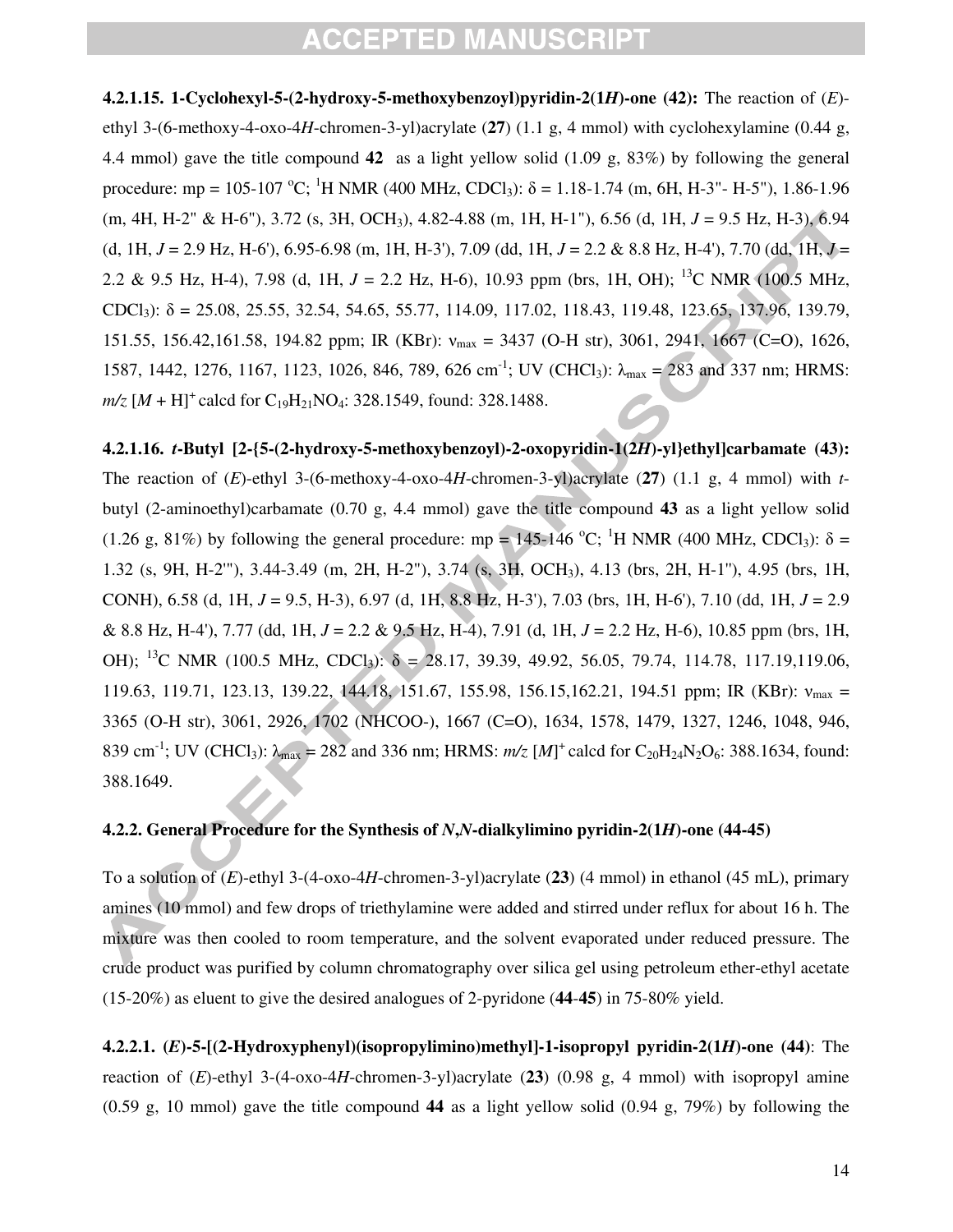general procedure: mp = 183 °C; <sup>1</sup>H NMR (300 MHz, CDCl<sub>3</sub>):  $\delta$  = 1.25 (d, 6H, J = 6.3 Hz, H-2"), 1.37 (d, 6H, *J* = 6.9 Hz, H-2"'), 3.64-3.73 (m, 1H, H-1"), 5.29-5.38 (m, 1H, H-1"'), 6.66-6.76 (m, 2H, H-3' & H-4'), 6.96-6.99 (m, 2H, H-3 & H-5'), 7.15 (d, 1H, *J* = 9.3 Hz, H-6'), 7.26-7.31 (m, 2H, H-4 & H-6), 15.48 ppm (s, 1H, OH); <sup>13</sup>C NMR (75.5 MHz, CDCl<sub>3</sub>):  $\delta = 21.97, 24.26, 46.60, 52.04, 112.26, 117.65, 118.29$ , 119.54, 121.03,130.60, 131.97, 132.66, 137.94, 161.20, 163.28, 167.12 ppm; IR (KBr): νmax = 3433 (O-H str), 3053, 2966, 1661 (C=O), 1595, 1522, 1438, 1304, 1257, 926, 754 cm<sup>-1</sup>; UV (MeOH):  $\lambda_{\text{max}} = 260$  and 322 nm; HRMS:  $m/z$   $[M + H]$ <sup>+</sup> calcd for C<sub>18</sub>H<sub>22</sub>N<sub>2</sub>O<sub>2</sub>: 299.1760, found: 299.1775.

**4.2.2.2. (***E***)-1-Cyclohexyl-5-[(cyclohexylimino)(2-hydroxyphenyl)methyl] pyridin-2(1***H***)-one (45):**  The reaction of (*E*)-ethyl 3-(4-oxo-4*H*-chromen-3-yl)acrylate (**23**) (0.98 g, 4 mmol) with cyclohexyl amine (0.99 g, 10 mmol) gave the title compound **45** as a yellow low melting solid (1.18 g, 78%) by following the general procedure: <sup>1</sup>H NMR (400 MHz, CDCl<sub>3</sub>):  $\delta = 1.14 \cdot 1.99$  (m, 20H, H-2"-H-6" & H-2"'-H-6"' ), 3.31-3.38 (m, 1H, H-1"), 4.89-4.97 (m, 1H, H-1"'), 6.66-6.73 (m, 2H, H-3' & H-4'), 6.95- 6.97 (m, 2H, H-3 & H-5'), 7.13 (dd, 1H, *J* = 2.3 & 9.2 Hz, H-6'), 7.23-7.24 (m, 1H, H-4), 7.25-7.30 ppm (m, 1H, H-6); <sup>13</sup>C NMR (100.5 MHz, CDCl<sub>3</sub>):  $\delta$  = 23.98, 25.24, 25.32, 25.65, 32.60, 54.08, 59.44, 111.83, 117.44, 118.38, 119.40, 120.82, 130.57, 132.64, 132.75, 137.93, 161.27, 163.68, 167.24 ppm; IR (Nujol):  $v_{\text{max}} = 3441(O-H str), 2932, 2856, 1668, 1624, 1582, 1337, 1133, 836, 758 \text{ cm}^{-1}$ ; UV (MeOH):  $\lambda_{\text{max}} = 265$ & 305 nm; HRMS:  $m/z$   $[M + H]$ <sup>+</sup> calcd for C<sub>24</sub>H<sub>30</sub>N<sub>2</sub>O<sub>2</sub>: 379.2386, found: 379.2407.

### **4.2.3. General Procedure for the Synthesis of Ethyl 3-morpholin-3-(4-oxo-4***H***-chromen-3 yl)propanoate (46), Ethyl 3-(4-oxo-4***H***-chromen-3-yl)-3(phenylamino)propanoate (47) and Ethyl 3- (fluorophenylamino)-3-(4-oxo-4***H***-chromen-3-yl)propanoate(48).**

To a solution of chromone ester (**23**) (4 mmol) in ethanol (45 mL), secondary or aromatic amines (morpholine, aniline and fluoroaniline) (16 mmol) and few drops of triethylamine were added and stirred under reflux for 12-13 h. After the mixture was cooled to room temperature, and the solvent removed, the crude product was purified by column chromatography over silica gel using petroleum ether - ethyl acetate (15-20 %) as eluent to give analogues of 2-pyridone (**46**-**48**) in 68-79% yield.

**4.2.3.1. Ethyl 3-morpholin-3-(4-oxo-4***H***-chromen-3-yl)propanoate (46)**: The reaction of (*E*)-ethyl 3- (4-oxo-4*H*-chromen-3-yl)acrylate (**23**) (0.98 g, 4 mmol) with morpholine (1.39 g, 16 mmol) gave the title compound 46 as a light yellow solid (1.05 g, 79%) by following the general procedure: mp = 110 °C; <sup>1</sup>H NMR (300 MHz, CDCl<sub>3</sub>): δ = 1.20 (t, 3H, *J* = 7.0, H-2"'), 2.49-2.62 (m, 4H, H-2" & H-6"), 2.81-2.89 (dd, 1H, *J* = 15.0 & *J* = 7.5 Hz, H-2a / H-2b), 2.95-3.02 (dd, 1H, *J* = 15.0 & *J* = 7.8 Hz, H-2a / H-2b), 3.67 (*brs*, 4H, H-3" & H-5"), 4.11 (q, 2H, *J* = 6.9 Hz, H-1'''), 4.30 (t, 1H, *J* = 7.3 Hz, H-3), 7.39-7.47(m, 2H, H-6' & H-7'), 7.68 ( d, 1H, *J* = 7.8 Hz, H-8'), 7.89 (s, 1H, H-2'), 8.22 ppm (d, 1H, *J* = 7.8 Hz, H-5'); 13C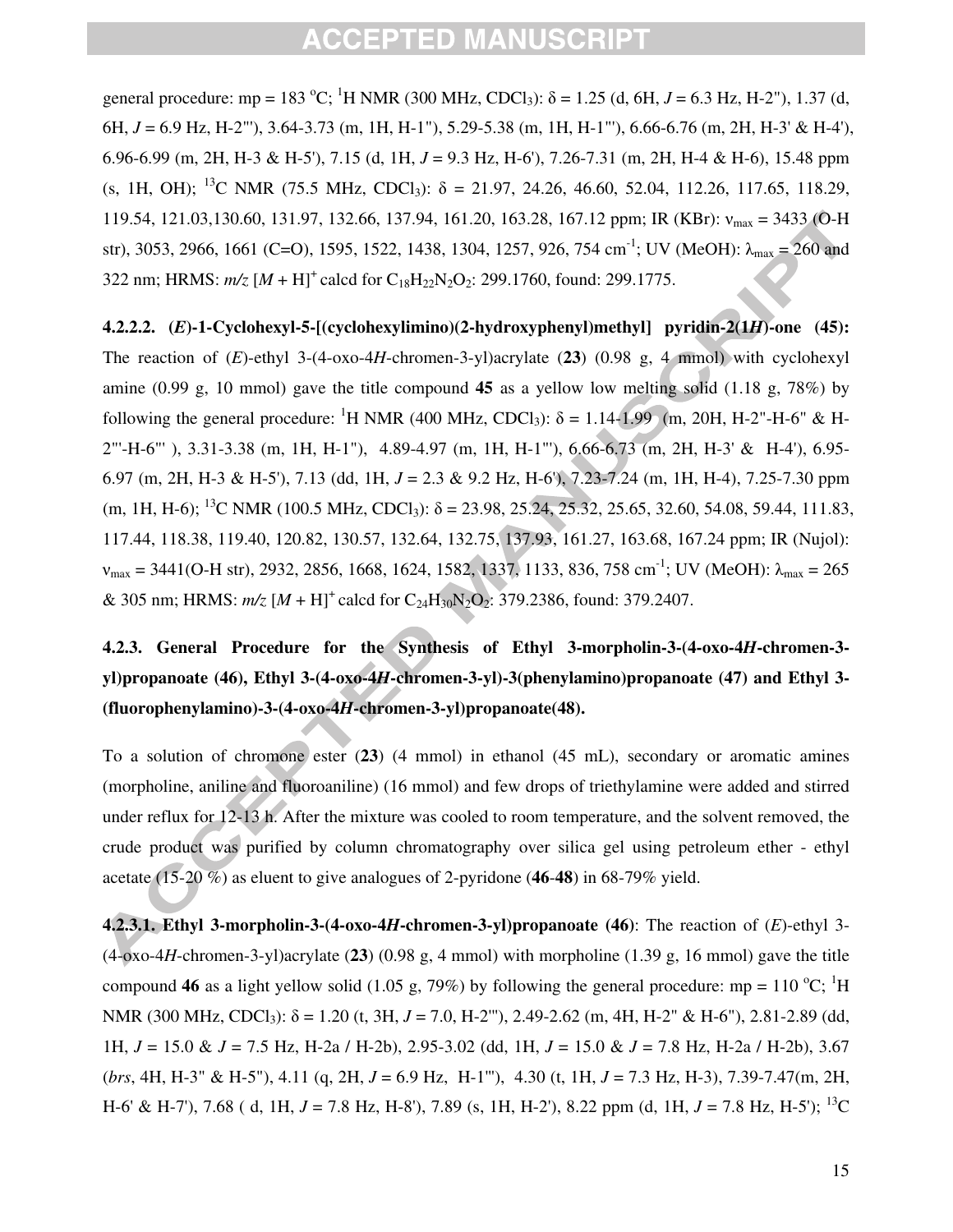NMR (75.5 MHz, CDCl<sub>3</sub>):  $\delta$  = 14.20, 36.33, 50.22, 57.58, 60.51, 67.23, 118.04, 120.47, 124.05, 125.26, 126.09, 133.70, 154.56, 156.02, 171.46, 177.35 ppm; IR (KBr): νmax = 3092, 2892 (C-H), 2756, 1733 (C=O ester), 1638 (C=O), 1570, 1464, 1356, 1030, 913, 853, 767 cm<sup>-1</sup>; UV (MeOH):  $\lambda_{\text{max}} = 297$  and 307 nm; HRMS:  $m/z$  [M]<sup>+</sup> calcd for C<sub>18</sub>H<sub>21</sub>NO<sub>5</sub>: 331.1420, found: 331.1218.

**4.2.3.2. Ethyl 3-(4-oxo-4***H***-chromen-3-yl)-3-(phenylamino)propanoate (47):** The reaction of (*E*)-ethyl 3-(4-oxo-4*H*-chromen-3-yl)acrylate (**23**) (0.98 g, 4 mmol) with aniline (1.49 g, 16 mmol) gave the title compound 47 as a light yellow low melting solid (0.94 g, 70%) by following the general procedure: <sup>1</sup>H NMR (300 MHz, CDCl3): δ = 1.23 (t, 3H, *J* = 7.0 Hz, H-2'''), 2.71-2.79 (dd, 1H, *J* = 15.3 & *J* = 7.2 Hz, H-2a / H-2b), 2.93-3.00 (dd, 1H, *J* = 15.0 & *J* = 6.9 Hz, H-2a / H-2b), 4.15 (q, 2H, *J* = 7.0 Hz, H-1'''), 5.47 (t, 1H, *J* = 7.0 Hz, H-3), 6.92 (d, 1H, *J* = 8.1 Hz, H-4"), 7.03-7.10 (m, 4H, H-2", H-3", H-5" & H-6"), 7.26-7.46 (m, 4H, H-2', H-6', H-7', H-8'), 7.93 (d, 1H, *J* = 7.8 Hz, H-5'), 11.83 ppm (d, 1H, *J* = 12.0 Hz, N*H*); <sup>13</sup>C NMR (75.5 MHz, CDCl<sub>3</sub>): δ = 14.18, 41.34, 60.78, 75.71, 103.65, 116.40, 118.01, 121.78, 122.82, 123.93, 126.47, 129.82, 134.65, 139.97, 141.57, 157.56, 170.21, 182.02 ppm; IR (Nujol): νmax = 3235, 2970 (C-H), 1747 (C=O ester), 1647 (C=O), 1597, 1542, 1453, 1230, 1143, 956, 742 and 635 cm<sup>-1</sup>; UV (MeOH):  $\lambda_{\text{max}} = 298 \text{ nm}$ ; HRMS:  $m/z$  [*M* + H]<sup>+</sup> calcd for C<sub>20</sub>H<sub>19</sub>NO<sub>4</sub>: 338.1392, found: 338.1267

**4.2.3.3. Ethyl 3-(4-fluorophenylamino)-3-(4-oxo-4***H***-chromen-3-yl) propanoate (48):** The reaction of (*E*)-ethyl 3-(4-oxo-4*H*-chromen-3-yl)acrylate (**23**) (0.98 g, 4 mmol) with fluoroaniline (1.78 g, 16 mmol) gave the title compound **48** as a light yellow low melting solid (0.97 g, 68%) by following the general procedure: <sup>1</sup> H NMR (300 MHz, CDCl3): δ = 1.24 (*brs*, 3H, H-2'''), 2.71-2.79 (dd, 1H, *J* = 14.7 & *J* = 6.9 Hz, H-2a / H-2b), 2.92-2.99 (dd, 1H, *J* = 15.3 & *J* = 7.2 Hz, H-2a / H-2b), 4.14 (*brs*, 2H, H-1'''), 5.46 (t, 1H, *J* = 6.3 Hz, H-3), 6.92 (*brs*, 1H, H-2'), 7.04-7.06 (m, 5H, H-2", H-3", H-5", H-6" & H-6' ), 7.32- 7.42( m, 2H, H-7' & H-8'), 7.92 (d, 1H, *J* = 7.2 Hz, H-5'), 11.83 ppm (s, 1H, *J* = 11.4 Hz, N*H*); 13C NMR  $(75.5 \text{ MHz}, \text{CDCl}_3)$ :  $\delta = 14.08, 41.26, 60.78, 75.59, 103.65, 116.43, 116.74, 117.89, 118.01, 121.80,$ 122.74, 126.46, 134.70, 136.36, 142.04, 157.57, 157.85, 161.08, 170.22, 182.05 ppm; IR (Nujol): νmax = 3078, 2982 (C-H), 1731 (C=O ester), 1651 (C=O), 1515, 1469, 1371, 1283, 1029, 945 and 759 cm-1; UV (MeOH):  $\lambda_{\text{max}} = 297 \text{ nm}$ ; HRMS:  $m/z$  [M]<sup>+</sup> calcd for C<sub>20</sub>H<sub>18</sub>FNO<sub>4</sub>: 355.1220, found: 355.1121.

### **4.3. Biology**

#### **4.3.1. c-Src Kinase Inhibitory Activity Assay**

The effect of synthesized compounds on the activity of c-Src kinase was assessed by Transcreener  $ADP<sup>2</sup>$ FI assay (Bell Brook Labs, Madison, Wisconsin; catalogue no. 3013-1K) according to manufacturer's protocol. A 384-well low-volume black non binding surface round-bottom microplate was purchased from Corning (No. 3676). In summary, the kinase reaction was started in 384-well low-volume black microplate with the incubation of the 2.5  $\mu$  of the reaction cocktail (0.7 nM of His6-Src kinase domain in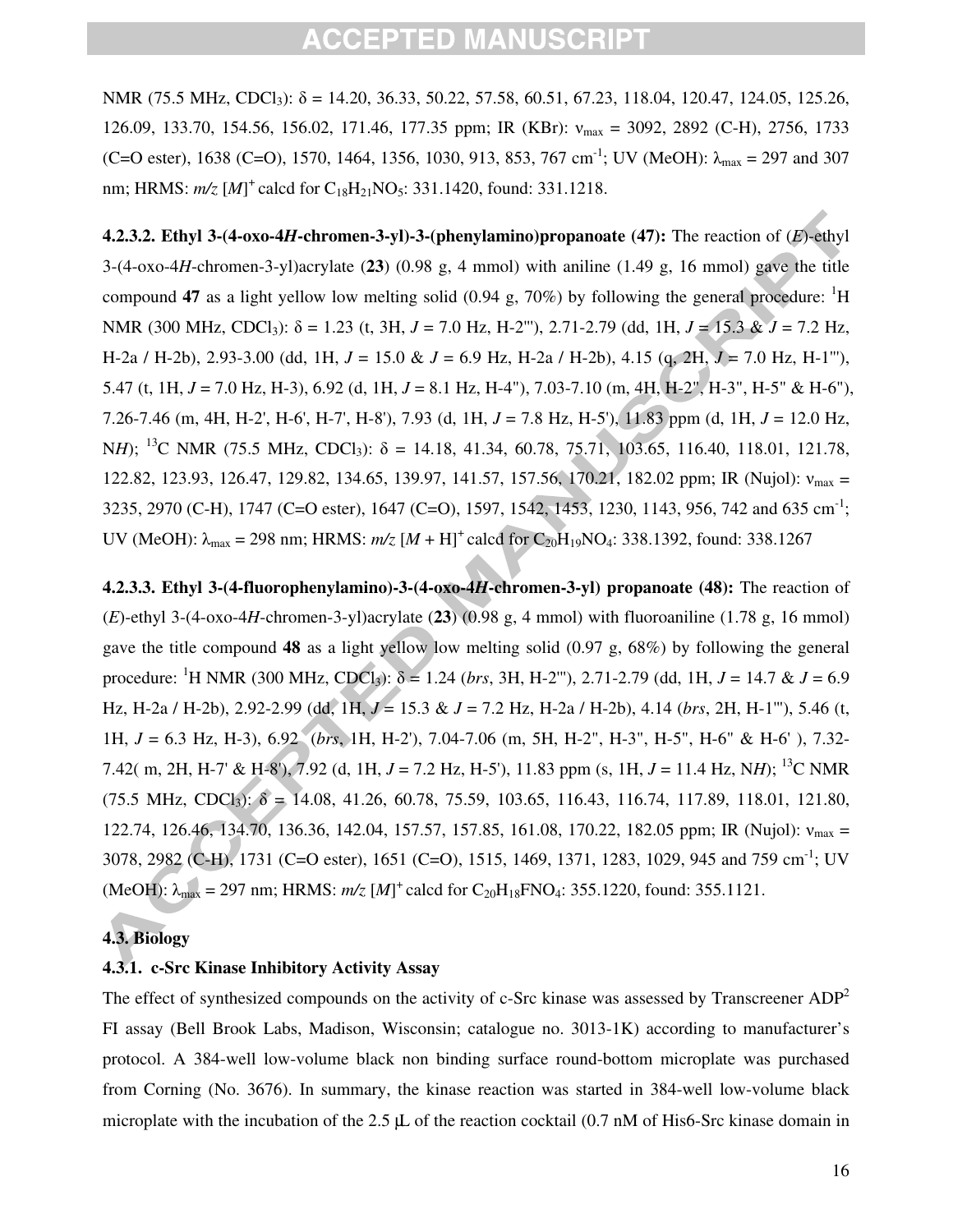kinase buffer) with 2.5 μL of prediluted compounds (dissolved in 10% DMSO, 4X target concentration) for 10 min at room temperature using a microplate shaker. The reaction cocktail was made using the kinase buffer HEPES (200 mM, pH 7.5), MgCl<sub>2</sub> (16 mM), EGTA (8 mM), DMSO (4%), Brij-35 (0.04%), and 2-mercaptoethanol (43 mM). The kinase reaction was started by adding 5  $\mu$  of ATP/substrate (40 μM/600 μM) cocktail and incubated for 30 min at room temperature on a microplate shaker. Src optimal peptide (AEEEIYGEFEAKKKK) was used as the substrate for the kinase reaction. The kinase reaction was stopped by adding 10 μL of the 1X ADP detection mixture to the enzyme reaction mixture and mixed using a plate shaker. The mixture was incubated at room temperature for 1 h, and the fluorescence intensity was measured. The 1X ADP detection mixture was prepared by adding  $ADP<sup>2</sup>$  Antibody-IRDyeR QC-1 (10 μg/mL) and ADP Alexa594 Tracer (8 nM) to Stop & Detect Buffer B (1X). Fluorescence intensity measurements were performed using a fluorescence intensity optical module using an excitation of 580 nm and an emission of 630 nm with band widths of 10 nm by an Optima-BMG Labtechmicroplate reader. IC<sub>50</sub> values of the compounds were calculated using ORIGIN 6.0 (origin lab) software. IC<sub>50</sub> is the concentration of the compound that inhibited enzyme activity by 50%. All of the experiments were carried out in triplicate.

#### **4.3.2. EGFR, MAPK and PDK Inhibitory Activity Assay**

The inhibitory activity of compound **36** was determined against EGFR(h), MAPK1(h) and PDK1(h) according to the KinaseProfiler protocol from Millipore described in www.millipore.com/drugdiscovery/KinaseProfiler. In brief, EGFR (h) was incubated with 8 mM MOPS pH 7.0, 0.2 mM EDTA, 10 mM  $MnCl<sub>2</sub>$ , 0.1 mg/mL poly(Glu, Tyr) 4:1. MAPK1 (h) was incubated with 25 mM Tris pH 7.5, 0.02 mM EGTA, 250 µM substrate peptide (MAPK1-peptide, Merck Millipore, Dundee, UK), whereas PDK1 (h) was incubated with 50 mM Tris pH 7.5, 100 µM KTFCGTPEYLAPEVRREPRILSEEEQEMFRDFDYIADWC (PDKtide). The incubation was followed by the addition of 10 mM magnesium acetate and  $[\gamma^{-33}P-ATP]$  (specific activity approx. 500 cpm/pmol, 10 μM) to each kinase. The kinase reactions were initiated with the addition of Mg:ATP mixture. ATP concentration was 10 µM. Kinase reactions were stopped after 40 min of incubation with the addition of 3% phosphoric acid solution. 10 µL of each kinase reaction was spotted onto a Filtermat A (for EGFR) or P30 filtermat (for MAPK1 and PDK1 Kinases) and washed three times for 5 min. in 75 mM phosphoric acid and once in methanol prior to drying and scintillation counting.

#### **Acknowledgements**

The financial support from Defence Research Development Organization (DRDO), Delhi and Council of Scientific and Industrial Research (CSIR) is gratefully acknowledged. We also acknowledge the financial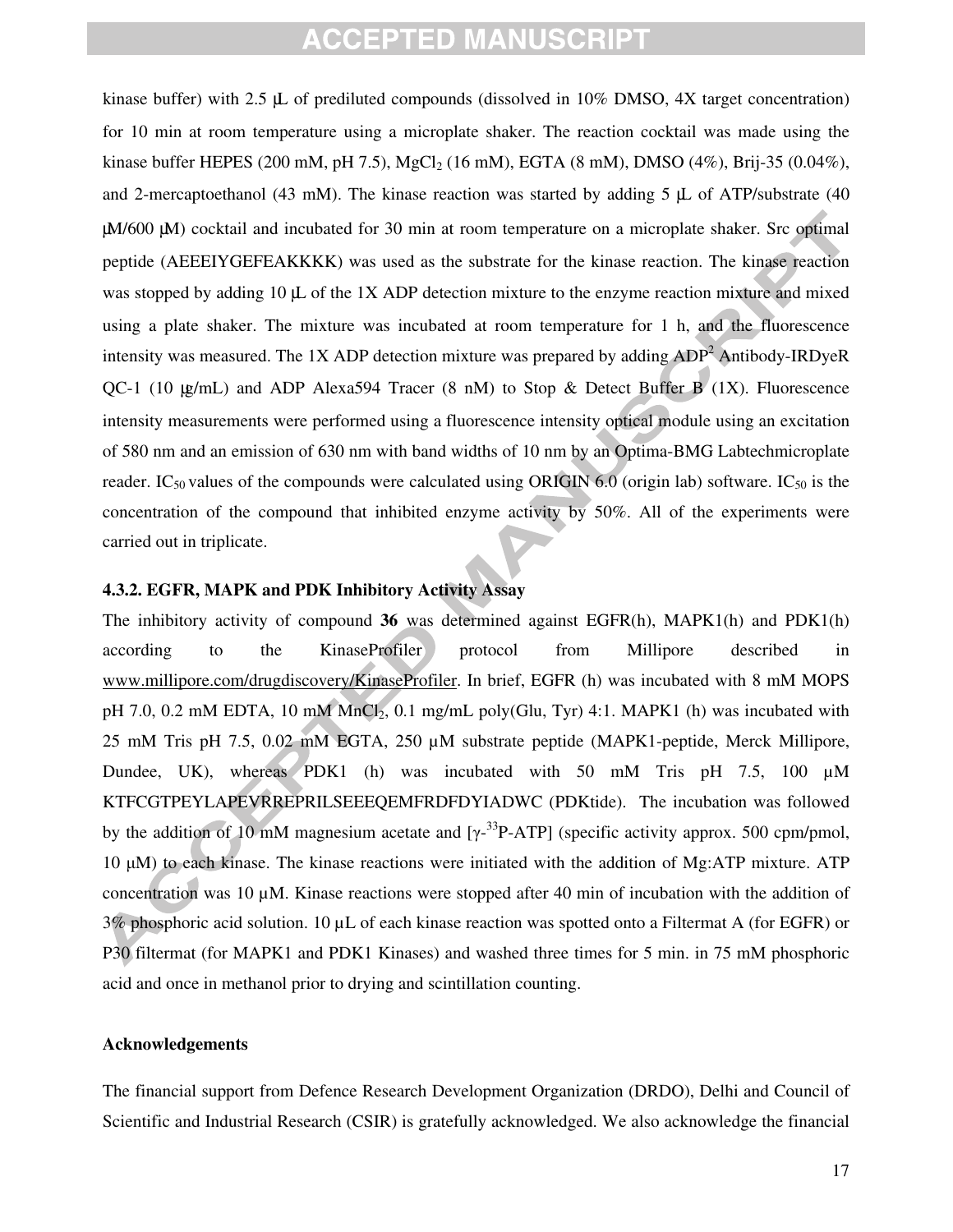support from the American Cancer Society Grant # RSG-07-290-01-CDD and Grant Number 8 P20 GM103430-12 for sponsoring the core facility. The author KC is thankful to CSIR for the Senior Research Fellow award.

#### **References**

- [1] P.A. Futreal, L. Coin, M. Marshall, T. Down, T. Hubbard, R. Wooster, N. Rahman, M.R. Stratton, A Census of Human Cancer Genes, Nat. Rev. Cancer 4 (2004) 177-183.
- [2] A.N. Shirazi, R.K. Tiwari, A. Brown, D. Mandal, G. Sun, K. Parang, Cyclic Peptides containing Tryptophan and Arginine as Src Kinase Inhibitors, Bioorg. Med. Chem. Lett. 23 (2013) 3230-3234.
- [3] M.J. Miller, K.C. Foy, P.T. Kaumaya, Cancer Immunotherapy: Present Status, Future Perspective, and a New Paradigm of Peptide Immunotherapeutics, Discov. Med. 15 (2013) 166-176.
- [4] L.M. Scott, H.R. Lawrence, S.M. Sebti, N.J. Lawrence, J. Wu, Targeting Protein Tyrosine Phosphatases for Anticancer Drug Discovery, Curr. Pharm. Des. 16 (2010) 1843-1862*.*
- [5] S. Xi, Q. Zhang, K.F. Dyer, E.C. Lerner, T.E. Smithgall, W.E. Gooding, J. Kamens, J.R. Grandis, Src Kinases Mediate STAT Growth Pathways in Squamous Cell Carcinoma of the Head and Neck, J. Biol. Chem. 278 (2003) 31574-31583.
- [6] A.E. Ottenhoff-Kalff, G. Rijksen, E.A.C.M. Van Beurden, A. Hennipman, A.A. Michels, G.E.J. Staal, Characterization of Protein Tyrosine Kinases from Human Breast Cancer: Involvement of the c- src Oncogene Product, Cancer Res. 52 (1992) 4773-4778.
- [7] W. Mao, R. Irby, D. Copolla, L. Fu, M. Wloch, J. Turner, H. Yu, R. Garcia, R. Jove, T. Yeatman, Activation of c-Src by Receptor Tyrosine Kinases in Human Colon Cancer Cells with High Metastatic Potential, Oncogene 15 (1997) 3083-3090.
- [8] M. Hamaguchi, N. Matsuyoshi, Y. Ohnishi, B. Gotoh, M. Takeichi, Y. Nagai, P60v-src causes Tyrosine Phosphorylation and Inactivation of the N-Cadherin-Catenin Cell Adhesion System, Embo. J*.* 12 (1993) 307-314.
- [9] R.B. Irby, W. Mao, D. Coppola, J. Kang, J.M. Loubeau, W. Trudeau, R. Kari, D.J. Fujita, R. Jove, T.J. Yeatman, Activating SRC Mutation in a Subset of Advanced Human Colon Cancers, Nat. Genet. 21 (1999) 187-190.
- [10] R.H. Alvarez, H.M. Kantarjian, J.E. Cortes, The Role of Src in Solid and Hematologic Malignancies: Development of New-Generation Src Inhibitors, Cancer 107 (2006) 1918-1929.
- [11] R.B. Irby, T.J. Yeatman, Role of Src Expression and Activation in Human Cancer, Oncogene 19 (2000) 5636-5642.
- [12] J.M. Summy, G.E. Gallick, Treatment for Advanced Tumors: Src Reclaims Center Stage, Clin. Cancer Res. 12 (2006) 1398-1401.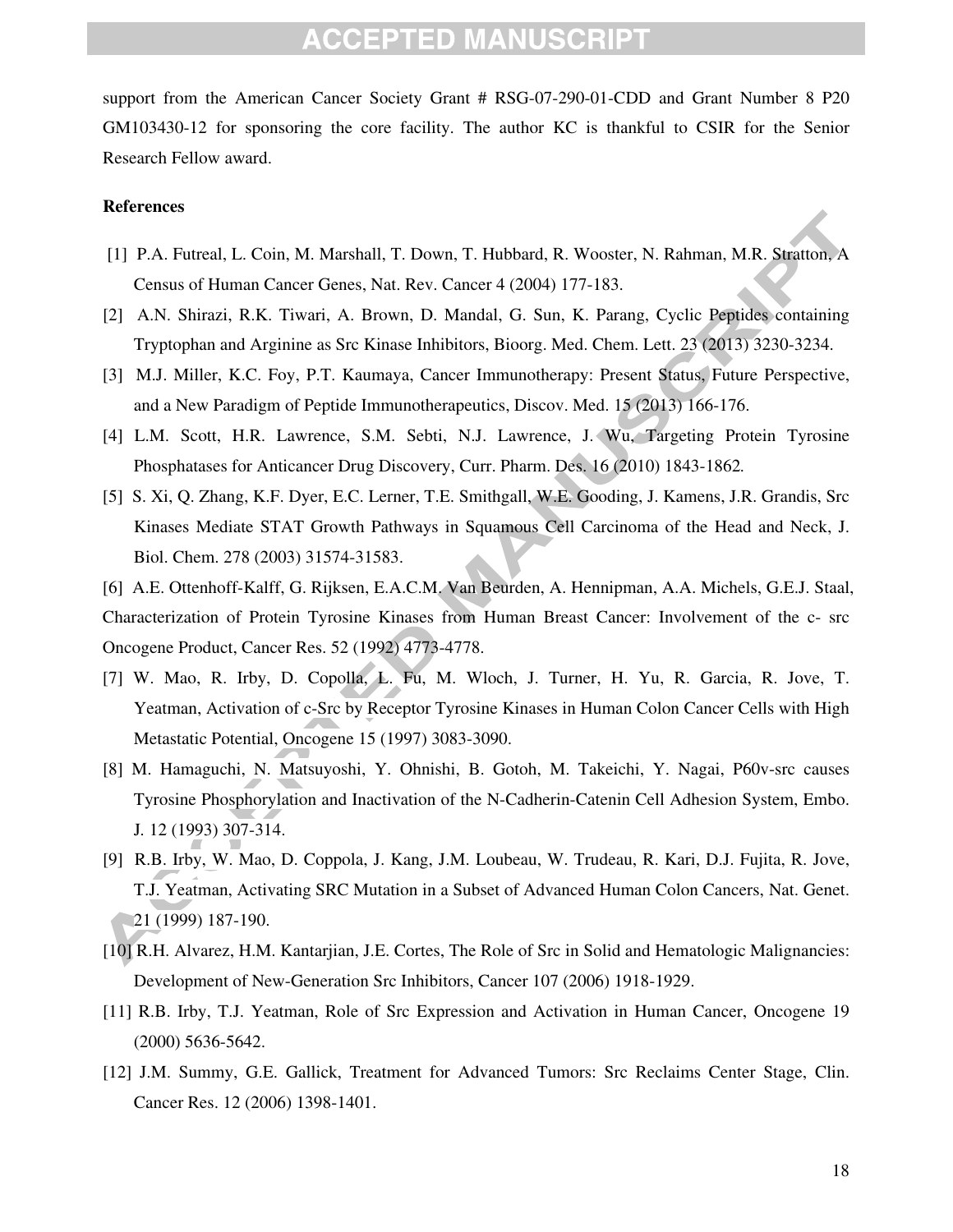[13] A. Kathuria, S. Jalal, R. Tiwari, A.N. Shirazi, S. Gupta, S. Kumar, K. Parang, S.K. Sharma, Substituted Coumarin Derivatives: Synthesis and Evaluation of Antiproliferative and Src Kinase Inhibitory Activities, Chem. Biol. Interface 1 (2011) 279-296.

- [14] K. Chand, A.N. Shirazi, P. Yadav, R.K. Tiwari, M. Kumari, K. Parang, S.K. Sharma, Synthesis and Antiproliferative and c-Src Kinase Inhibitory Activities of Cinnamoyl- and Pyranochromen-2-one derivatives, Can. J. Chem. 91 (2013) 741-754.
- [15] K. Chand, R.K. Tiwari, S. Kumar, A.N. Shirazi, S. Sharma, E.V. Eycken, V.S. Parmar, K. Parang, S.K. Sharma, Synthesis, Antiproliferative, and c-Src Kinase Inhibitory Activities of Chromone Derivatives, J. Heterocycl. Chem. 2013 (in press).
- [16] I.W. Cheney, S. Yan, T. Appleby, H. Walker, T. Vo, N. Yao, R. Hamatake, Z. Hong, J.Z. Wu, Identification and Structure-Activity Relationships of Substituted Pyridones as Inhibitors of Pim-1 Kinase, Bioorg. Med. Chem. Lett. 17 (2007) 1679-1683.
- [17] Pyridoneamide Derivatives as Focal Adhesion Kinase (FAK) Inhibitors and their Use for the Treatment of Cancer, EP 2065380 A1, 2009.
- [18] J.A. Spicer, G.W. Rewcastle, M.D. Kaufman, S.L. Black, M.S. Plummer, W.A. Denny, J. Quin, III, A.B. Shahripour, S.D. Barrett, C.E. Whitehead, J.B.J. Milbank, J.F. Ohren, R.C. Gowan, C. Omer, H.S. Camp, N. Esmaeil, K. Moore, J.S. Sebolt-Leopold, S. Pryzbranowski, R.L. Merriman, D.F. Ortwine, J.S. Warmus, C.M. Flamme, A.G. Pavlovsky, H. Tecle, 4-anilino-5-carboxamido-2 pyridone Derivatives as Noncompetitive Inhibitors of Mitogen-Activated Protein Kinase Kinase, J. Med. Chem. 50 (2007) 5090-5102.
- [19] S. Yan, J.M. Vernier, Z. Hong, S. Chow, Y. Koh, Pyridone Sulfonamides and Pyridone Sulfamides as MEK Inhibitors, US 2007/0244164 A1, 2007.
- [20] K.S. Kim, L. Zhang, R. Schmidt, Z. Cai, D. Wei, D.K. Williams, L.J. Lombardo, G.L. Trainor, D. Xie, Y. Zhang, Y. An, J.S. Sack, J.S. Tokarski, C. Darienzo, A. Kamath, P. Marathe, Y. Zhang, J. Lippy, R. Jeyaseelan, B. Wautlet, B. Henley, J. Gullo-Brown, V. Manne, J.T. Hunt, J. Fargnoli, R.M. Borzilleri, Discovery of Pyrrolopyridine−Pyridone Based Inhibitors of Met Kinase: Synthesis, X-ray Crystallographic Analysis, and Biological Activities, J. Med. Chem. 51 (2008) 5330-5341.
- [21] G.M. Schroeder, Y. An, Z. Cai, X.T. Chen, C. Clark, L.A.M. Cornelius, J. Dai, J. Gullo-Brown, A. Gupta, B. Henley, J.T. Hunt, R. Jeyaseelan, A. Kamath, K. Kim, J. Lippy, L.J. Lombardo, V. Manne, S. Oppenheimer, J.S. Sack, R.J. Schmidt, G. Shen, K. Stefanski, J.S. Tokarski, G.L. Trainor, B.S. Wautlet, D. Wei, D.K. Williams, Y. Zhang, Y. Zhang, J. Fargnoli, R.M. Borzilleri, Discovery of N-(4-(2-amino-3-chloropyridin-4-yloxy)-3-fluorophenyl)-4-ethoxy-1-(4-fluorophenyl)-2-oxo-1,2-dihydropyridine-3-carboxamide (BMS-777607), a Selective and Orally Efficacious Inhibitor of the Met Kinase Superfamily, J. Med. Chem. 52 (2009) 1251-1254.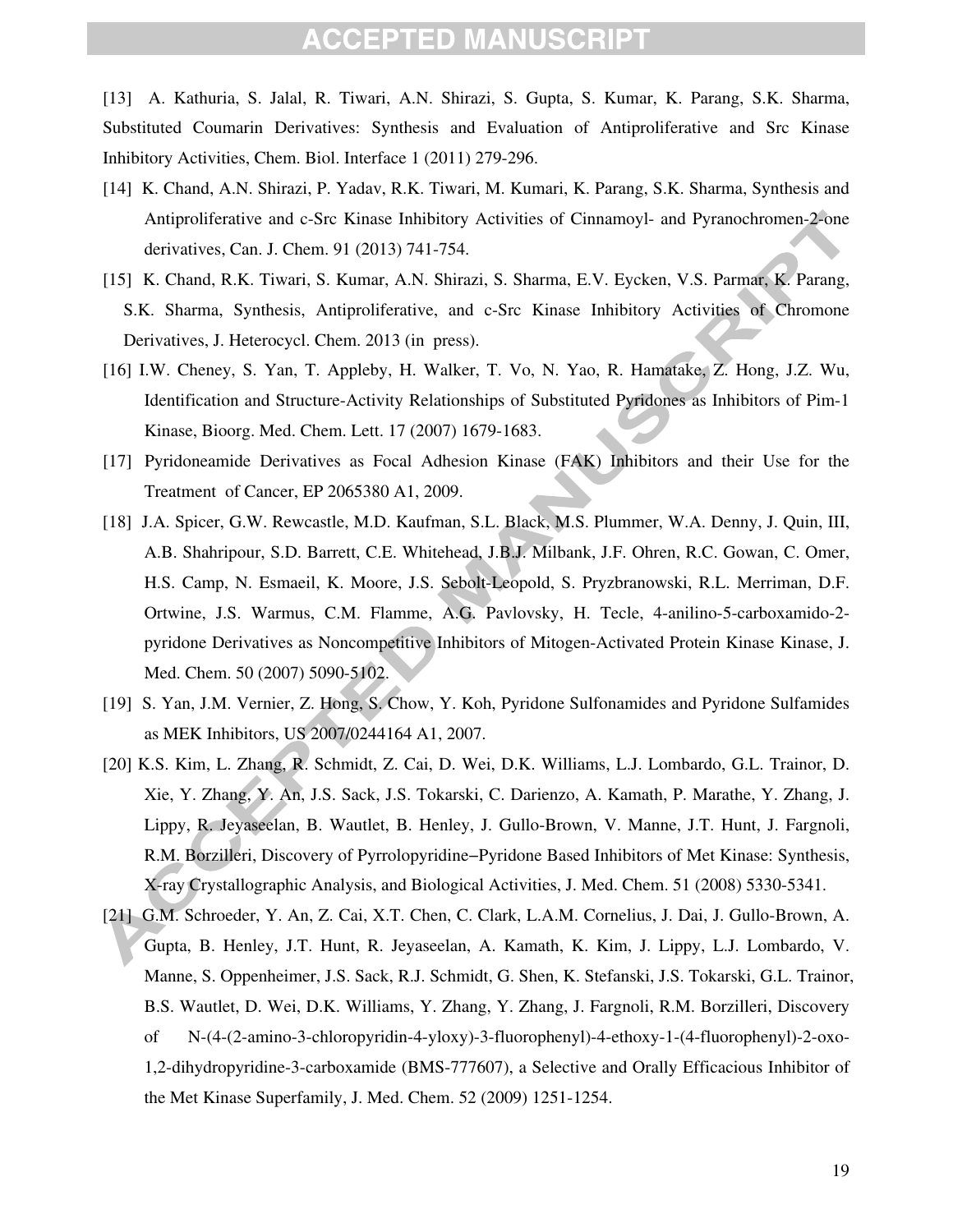- [22] R.M. Borzelleri, Z. Cai, 4-Pyridone Compounds and their Use for Cancer, WO 2009/094417 A1, 2009.
- [23] D.L. Flynn, M.D. Kaufman, Pyridone Amides and Analogs Exhibiting Anti-Cancer and Anti-Proliferative Activities, WO 2013/078295 A2, 2013.
- [24] S. Stokes, N. Foloppe, A. Fiumana, M.Drysdale, S. Bedford, P. Webb, Indolyl-Pyridone Derivatives Having Checkpoint Kinase 1 Inhibitory Activity, WO 2009/093012 A1, 2009.
- [25] E. Hu, A. Tasker, R.D. White, R.K. Kunz, J. Human, N. Chen, R. Bürli, R. Hungate, P. Novak, A. Itano, X. Zhang, V. Yu, Y. Nguyen, Y. Tudor, M. Plant, S. Flynn, Y. Xu, K.L. Meagher, D.A. Whittington, G.Y. Ng, Discovery of Aryl Aminoquinazoline Pyridones as Potent, Selective, and Orally Efficacious Inhibitors of Receptor Tyrosine Kinase c-Kit**,** J. Med. Chem*.* 51 (2008) 3065- 3068.
- [26] A.J. Kraker, B.G. Hartl, A.M. Amar, M.R. Barvian, H.D. Showalter, C.W. Moore, Biochemical and Cellular Effects of c-Src Kinase-Selective Pyrido[2, 3-d]pyrimidine Tyrosine Kinase Inhibitors, Biochem. Pharmacol. 60 (2000) 885-898.
- [27] M.M. Moasser, M. Srethapakdi, K.S. Sachar, A.J. Kraker, N. Rosen, Inhibition of Src Kinases by a Selective Tyrosine Kinase Inhibitor Causes Mitotic Arrest, Cancer Res. 59 (1999) 6145-6152.
- [28] P.L. Beaulieu, R. Betageri, M. Cardozo, J.M. Ferland, M. Llinas-Brunet, N. Moss, U. Patel, J.R. Proudfoot, Pyridones as Src Family SH2 Domain Inhibitors, EP 1045836 A1, 2000.
- [29] S. Kumar, B.K. Singh, A.K. Pandey, A. Kumar, S.K. Sharma, H.G. Raj, A.K. Prasad, E.V. Eycken, V.S. Parmar, B. Ghosh, A Chromone Analog Inhibits TNF-Alpha Induced Expression of Cell Adhesion Molecules on Human Endothelial Cells via Blocking NF-KappaB Activation, Bioorg. Med. Chem. 15 (2007) 2952-2962.
- [30] A. Nohara, T. Umetani, Y. Sanno, Studies on Antianaphylactic Agents-1: A Facile Synthesis of 4- Oxo-4*H*-1-benzopyran-3-carboxaldehydes by Vilsmeir Reagents, Tetrahedron 30 (1974) 3553-3561.
- [31] E. Riva, D. Comi, S. Borrelli, F. Colombo, B. Danieli, J. Borlak, L. Evensen, J.B. Lorens, G. Fontana, O.M. Gia, L.D. Via, D. Passarella, Synthesis and Biological Evaluation of New Camptothecin Derivatives Obtained by Modification of Position 20, Bioorg. Med. Chem. 18 (2010) 8660-8668.
- [32] Y.K. Zhang, Z.L. Lv, C.J. Niu, K. Li, Synthesis and Anti-HBV Activity of Novel 5-Substituted Pyridin-2(1H)-one Derivatives, Chin. Chem. Lett*.* 21 (2010) 290-292.
- [33] Z. Lv, C. Sheng, T. Wang, Y. Zhang, J. Liu, J. Feng, H. Sun, H. Zhong, C. Niu, K. Li, Design, Synthesis, and Antihepatitis B Virus Activities of Novel 2-Pyridone Derivatives, J. Med. Chem. 53 (2010) 660-668.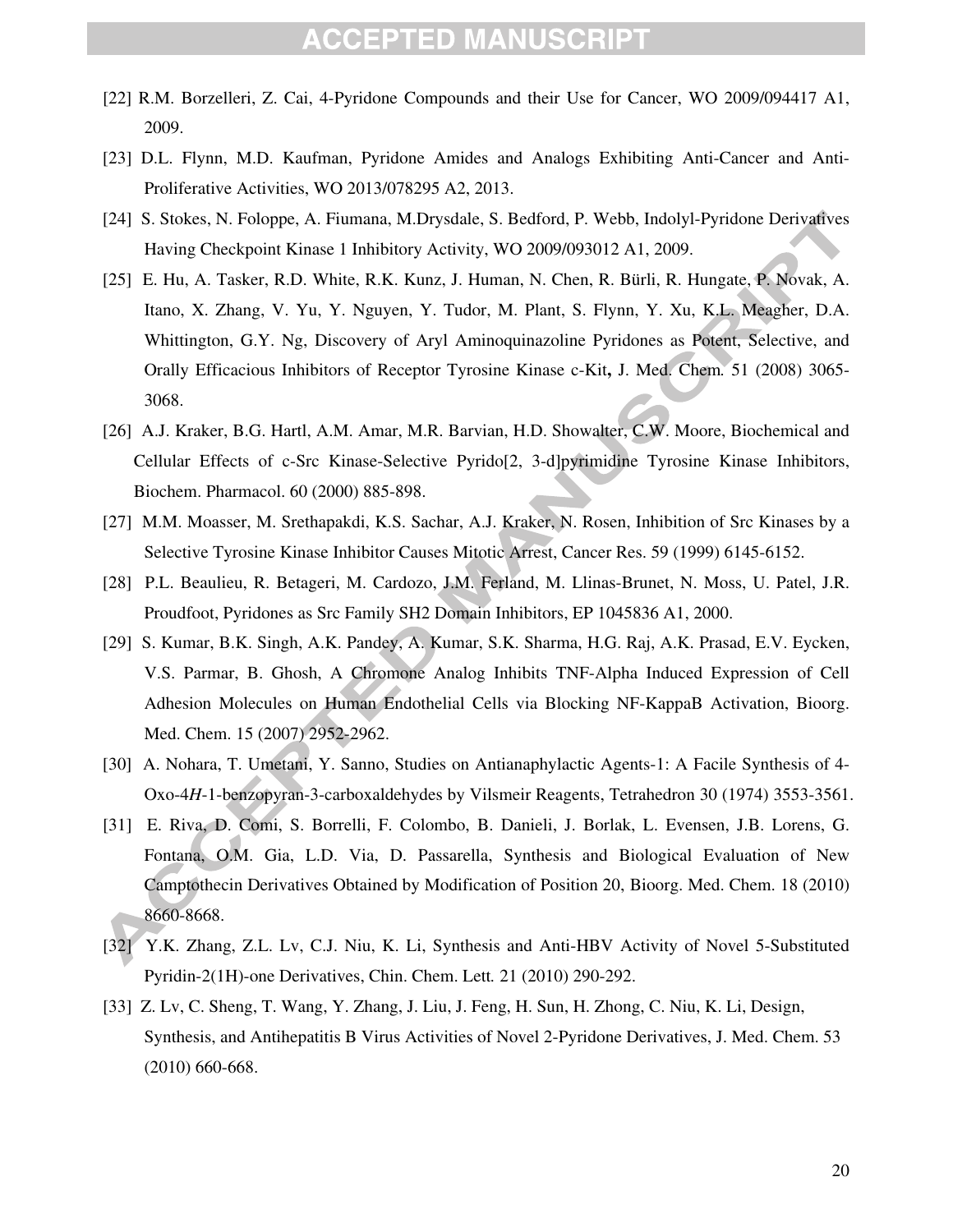#### ED CRIPT PП Œ C ٥  $\overline{\mathbb{A}}$



**Figure 1**. Some of the 2- and 4-pyridone derivatives active against protein kinases.



**Figure 2**. c-Src Kinase inhibitory activity of 2-pyridone derivatives (**28**-**45**)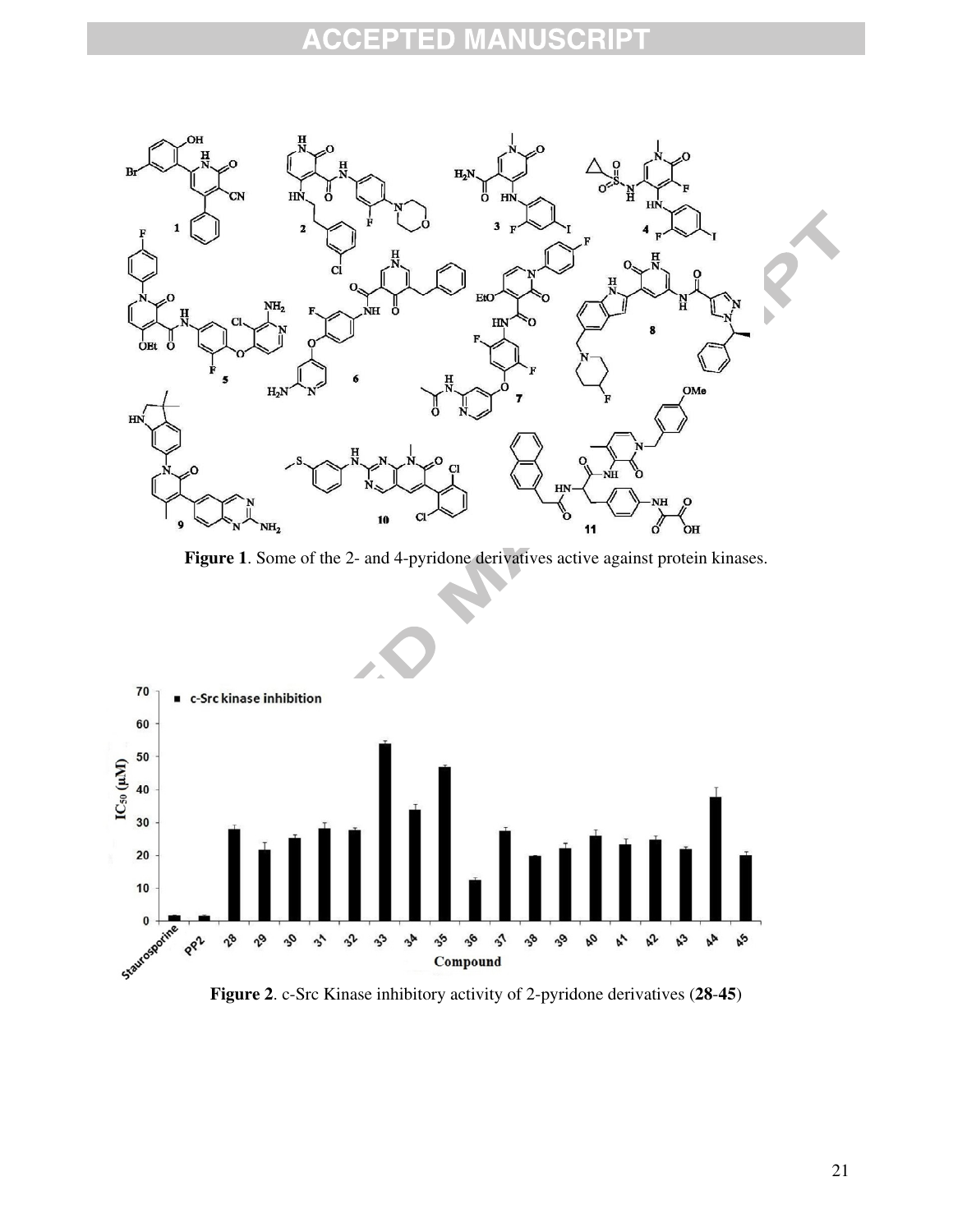#### i Piri ED CRIPT  $\bigcap$



 **Scheme 2**. Synthesis of pyridin-2(1*H*)-one derivatives